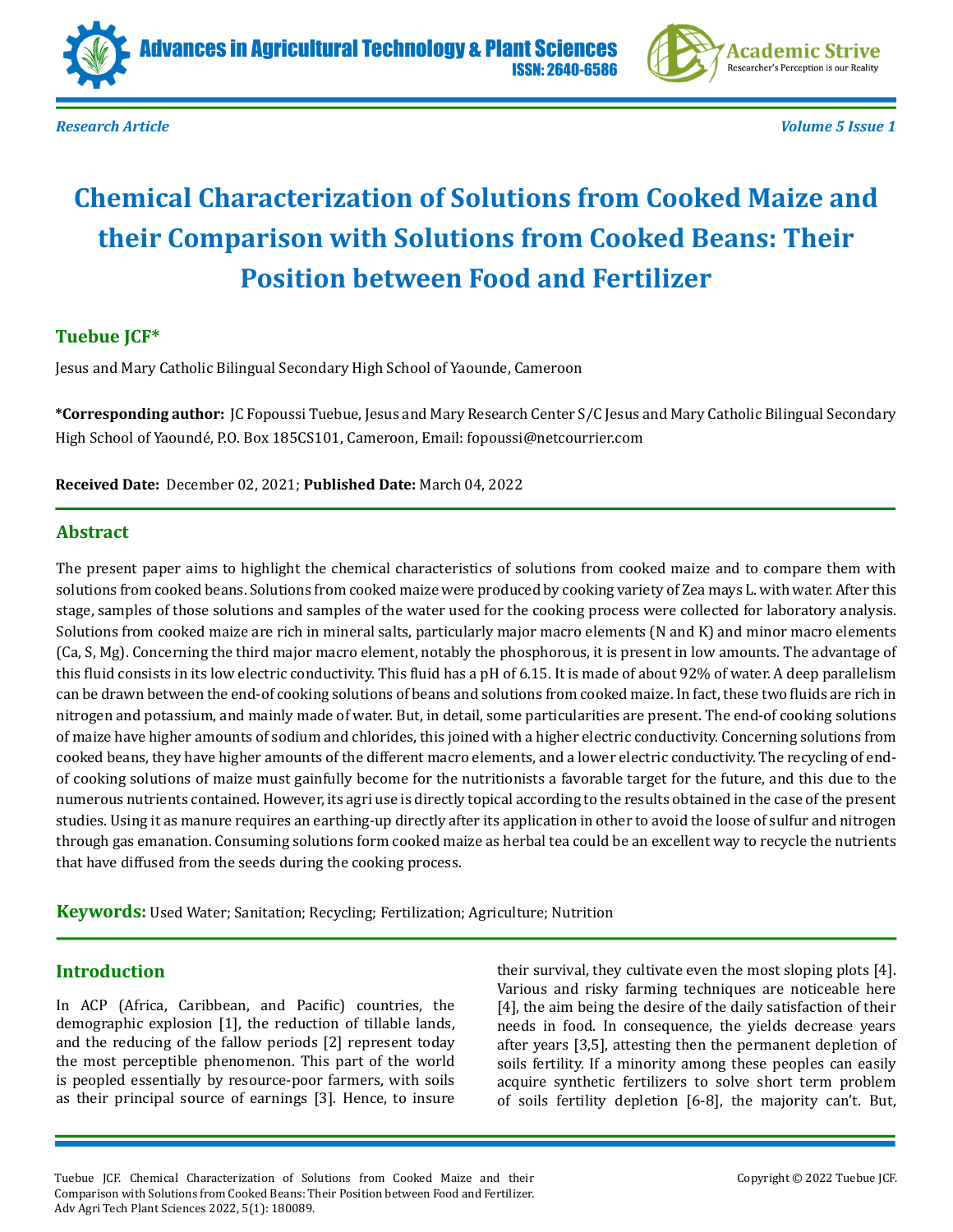even in the first group of these populations, the solution for soil fertility is not completely acquired because of the remaining of queries. In fact, a fraction of them up to today lacks knowledge about the use of these chemicals, since they could be pollutants when poorly used [9]. Moreover, those chemicals are sometimes rare, and their solubility is not often guaranteed [10]. Concerning the second group of these peoples, represented by resource-poor farmers, possess synthetic fertilizers is simply a fairytale. Their survival then appears today with acuteness. That's why day after day, researchers investigate different sectors since the beginning of the twentieth century in order to provide fertilizers at low costs, easily used, efficient, and available for the poorest people worldwide. The tendencies of the results obtained today are encouraging. So, in some parts of the world, many were taught in how to use rocks [11,12], plants such as *Titonia diversifolia* [13], and mixtures of organic fluids [14,15] among all as fertilizers. These approaches already constitute exits for that problem despite their local character; in fact, geological and floral diversity all over the world generates variations in their application. In front of these signs of potential victories, scientists have not given up; in that way [14] recently showed that the mixture of human urine and solutions from cooked beans can pertinently enhance the growth of plants. To comfort the contribution of the solutions from cooked beans as potentials nutrients provider [16] successfully tested them as substrate for some heterotrophic organisms, notably moulds. He justified the choice of moulds by their inability to manufacture by themselves their food, and then, condemned to be often looking for external incoming of organic matters, mineral salts and water, both necessary for them to realize their vital functions as proved by Restino C, et al. [17]. To make deeper the approach started with the potential recycling of the end-of cooking solutions of beans, maize dragged the attention. This was justified by the existence of a strong parallelism between the cooking processes of beans and maize. Therefore, it appear interesting to question the impact of the boiling process on maize seeds, and consequently on the water used for cooking the maize. This would help to determine the chemical characteristics of the end-of cooking solutions of maize on the one hand, and to compare those characteristics to those of the end-of cooking solutions of beans on the other hand. Finally, it could be determined if those two solutions could be recycling for the same purposes. Those motivations then encouraged the present study.

# **Materials And Methods**

### **Materials**

**Beans seeds:** Most of the Africa inhabitants practice agriculture [18-20], with beans as one of the main crops [21]. That plant is appreciated all over Cameroon because of

its dietetically potential [22-24]. In that way, 100 g of that food is made of 9.06 g of proteins, 27.91 g of carbohydrates, 0.49 g of fats, 5.3 g of fibers, 61.2 g of water, 0.257 mg of B1 vitamin (thiamine), 0.063 mg of B2 vitamin (riboflavin), 0.57 mg of B3 vitamin (niacin), 0.299 mg of B5 vitamin (pantothenic acid), 0.175 mg of B6 vitamin , 0.98 mg of E vitamin (tocopherole), 3.7 μg of K vitamin, 168 μg of total folate, 1337 mg of potassium, 225 mg of sulphur, 414 mg of phosphorus, 140 mg of magnesium, 113mg of calcium, 47 mg of chloride, 6.5 mg of iron, 2.5 mg of zinc, 2.3 mg of iron, 3.5 mg of sodium, 0.96 mg of zinc, 0.635 mg of cupper, 0.548 mg of manganese, 0.430 mg of boron, 0.271 mg of cupper, 0.183 mg of nickel, 0.02 mg of chrome, 0.095 mg of fluoride, 0.0052 mg of cobalt, 0.0018 mg of iodate, and 0.0014 mg of selenium among others [25-28]. The amount of the total nitrogen can be deducted from the rate of the proteins with the help of the Jones factor [29]; in fact, the amount of the proteins = total nitrogen\*6.25 (with 6.25 as the Jones factor). For the present case, we have 1.4496 g of total nitrogen in bean seeds.

About 85% of their product is directly eaten in some of the countries where it is produced. The remaining 15% is sold [30]. Particularly in Cameroon, large quantities are produced every year, and are mainly intended for export [31]. Bean seeds represent an important source of vegetal proteins, their flatulent effect is universally known and has, undoubtedly, been a source of discomfort throughout history [32]. Integument of bean seeds is permeable or semi permeable, allowing then diffusion phenomenon to occur through it [33].

**Maize seeds:** There are several varieties of corn. One can name the yellow, purple [34], white, blue, and red [35] varieties. The violet and blue color are due to the presence of anthocyanin pigments [36] while the carotenoid pigments give yellow and red maize their respective colors [37]. The differentiation of maize varieties also uses the shape, strength and composition of the kernels. Thus, there are "popcorn" varieties, others "soft" for human consumption fresh or canned, or even "horny" used in semolina [38]. According to consumers, the postharvest date and variety affects the taste and texture of boiled corn [39]. The color of the husks (leaves that wrap the cob) would be an indicator of the freshness and taste of the corn. Thus, the fresher the corn husks (bright green color), the more intense the sweetness of the corn, indicating that the corn is freshly harvested. In contrast, the less green color of corn husks indicates a less sweet taste and a long post-harvest period [39]. For 100g of corn, there is an average of 73.40g of water, 2.4g of fiber, 18.60g of carbohydrates, 1.7g of lipids, 3.41g of protein, 3mg of calcium, 0.05mg of copper, 0 , 45mg of iron, 0.001mg of iodine, 107.9mg of magnesium, 0.17mg of manganese, 299.6mg of phosphorus, 324.8mg of potassium, 59.2mg of sodium, 0.62mg of zinc, 0.066mg of provitamin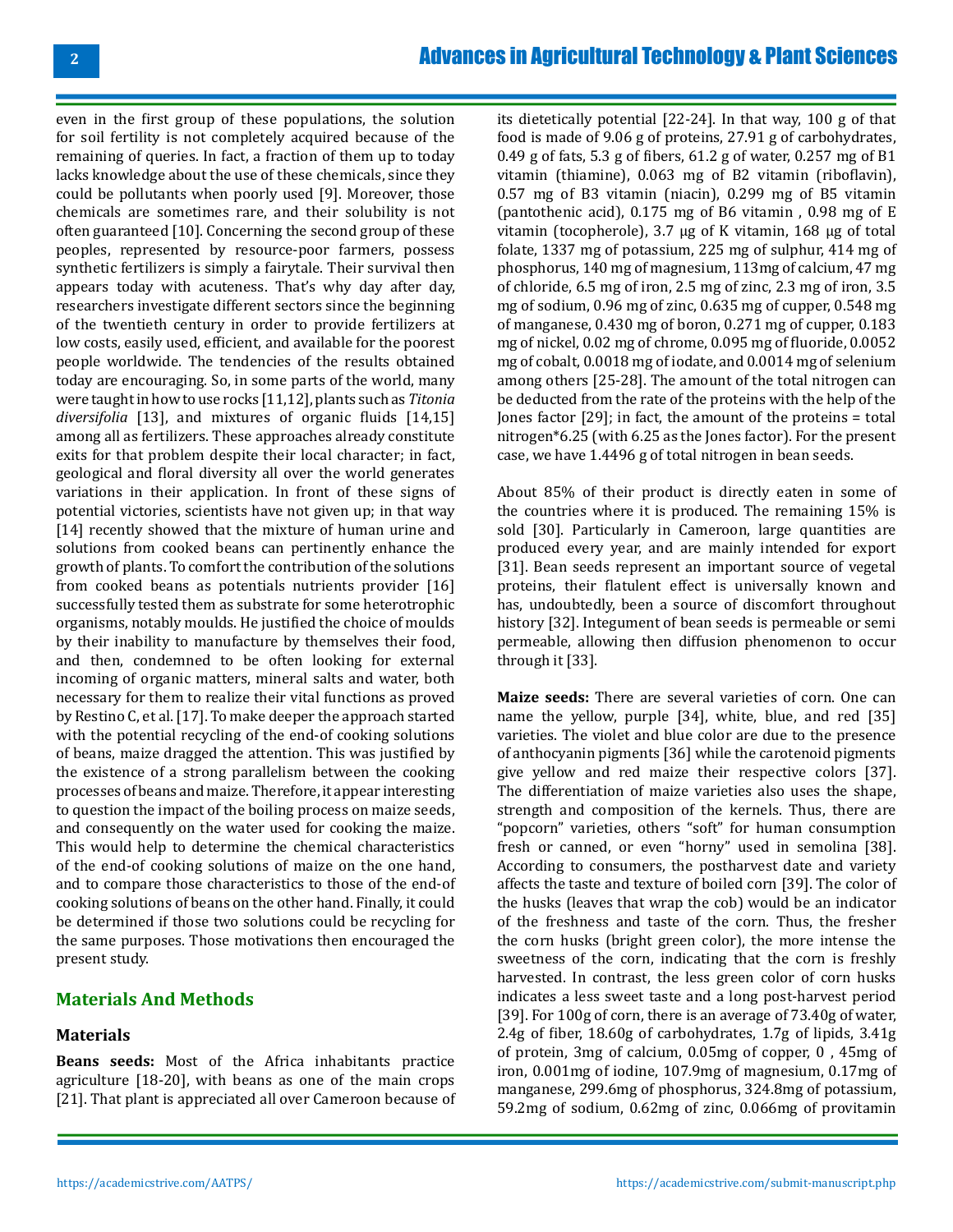A Beta carotene , 0.011mg of vitamin A, 0.09mg of vitamin B1, 0.06mg of vitamin B2, 1.68mg of vitamin B3, 0.79 mg of vitamin B5, 0.14mg of vitamin B6, 0.023mg of vitamin B9, 5, 5mg of vitamin C, 0.09mg of vitamin E, 0.0004mg of vitamin K1, 0.01mg of flavonoids, 0.01mg of anthocyanins, 214.56mg of phenolic acids, 2.41mg of hydroxybenzoic acids, 212 , 15mg of hydroxycinnamic acids, 0.33mg of lignans [40].

**Solutions from cooked beans:** Solutions from cooked beans are heterogeneous mixtures, and particularly a proteic globular suspension, with considerable amounts of carbohydrates. It has a pH value of 6.4. At rest, that water divides itself into two superimposed domains: a flaky superficial domain and a liquid lower domain. The flaky domain is the organic part and the liquid domain is the water and the mineral salts provider. The density of the flaky domain is 0.964 and that of the liquid domain is 1.011. The average speed of the growth of *Aspergillus L*. at the surface of the solutions from cooked beans is  $3,17$  cm<sup>2</sup> /H; they cover in five days a surface of  $379.74 \text{ cm}^2$ . These solutions are made of about 90% of water. Their electric conductivity is 0.668 mS/ cm. Their pH is 6.31. The ionic composition of the solutions from cooked beans reveals the presence of: Ammonium (5.41g/l), Potassium (2.63g/l), Phosphate (0.0333g/l), Magnesium (0.538g/l), Calcium (0.403g/l), Sulfate (0.29g/l), Sodium (0.07487g/l), Chlorides (0.029g/l) [41].

The physico-chemical characteristics of the flaky domain floating on the liquid domain make it an adequate area for the development of moulds (*Aspergillus L.*). Solutions from cooked beans contain all the nutrients required for an optimal fertilization of soils; this include water, organic matters and mineral salts among which nitrogen, potassium, phosphorus, sulfur and calcium can be named. It is then a complete liquid organic fertilizer. Those solutions position themselves also as a high grade activator for soils micro flora. It represents finally a way for a sustainable improvement of agriculture in developing countries and a way for a sustainable development of soils micro flora, required for achieve the food self-sufficiency [16].

In daily life, many pig farmers feed their animals with spent grain mixed with solutions from the end of cooking the beans; results are wonderful. Moreover, those solutions are used in the confection of some meals in Cameroon known as "pilé" in many tribes. This action is justified by the increasing of the nourishing potential of the food. In addition, when solutions from beans cooking are spread out, after ten of minutes, one can easily feel the emanation of a loud smell; that odor disappears within two or three day according to the quantity of solutions thrown [33].

**Water used for cooking the maize seeds:** The water for beans cooking has an electric conductivity of 0.029mS/cm

and a pH of 5.1. This water is composed, in decreasing weight order, of 0.0154g/l of sodium, 0.0095g/l of potassium, 0.009g/l of ammonium, 0.0045g/l of calcium, and 0.0034g/l of magnesium. Concerning anions, it has, in decreasing weight order, 0.0085 g/l of sulfate, 0.0016g/l of chlorides, 0.00146g/l of phosphate, and 0.0013g/l of carbonate. Finally, the water used for the beans cooking process is chemically under the control of sodium as major cation and sulfate as major anion [41].

**Area of the studies:** The well for domestic use that provided the cooking water is located in the locality of Yaoundé, at mid-slope of an interfluves, at about 5.5m from latrines, and at open air. The climate of the locality is of Guinean equatorial type, with four different seasons [42]. The average annual rainfall in Yaoundé is 1,600 mm, for an average temperature of 23°C. [43]. The geological substratum is made of embrechites with quartz, garnet, biotite, feldspar, pyroxenes, plagioclase, and hornblende as main minerals. Soils are of lateritic type [44]. On the hydro geological point of view, the crystalline substratum of the Yaoundé region is essentially constituted by two superimposed aquifers: an upper aquifer (within alterites), located between 5 and 20m depth, and a lower aquifer (in substratum discontinuities), located at depths greater than 20m [45].

### **Methods**

### **Field and laboratory studies help to reach the targets Field work**

Field work made it possible to obtain the seeds (Photograph 1) of maize necessary for the production of the studied solutions, to acquire the opinions of the populations on facts related to the daily management of maize, and finally to practice the tasting of the corn tea.



**Photograph 1:** Maize seeds

### **Laboratory tests**

 Manipulation of maize seeds samples and production of solutions from their end-of cooking process. In the laboratory, maize samples were sorted out in other to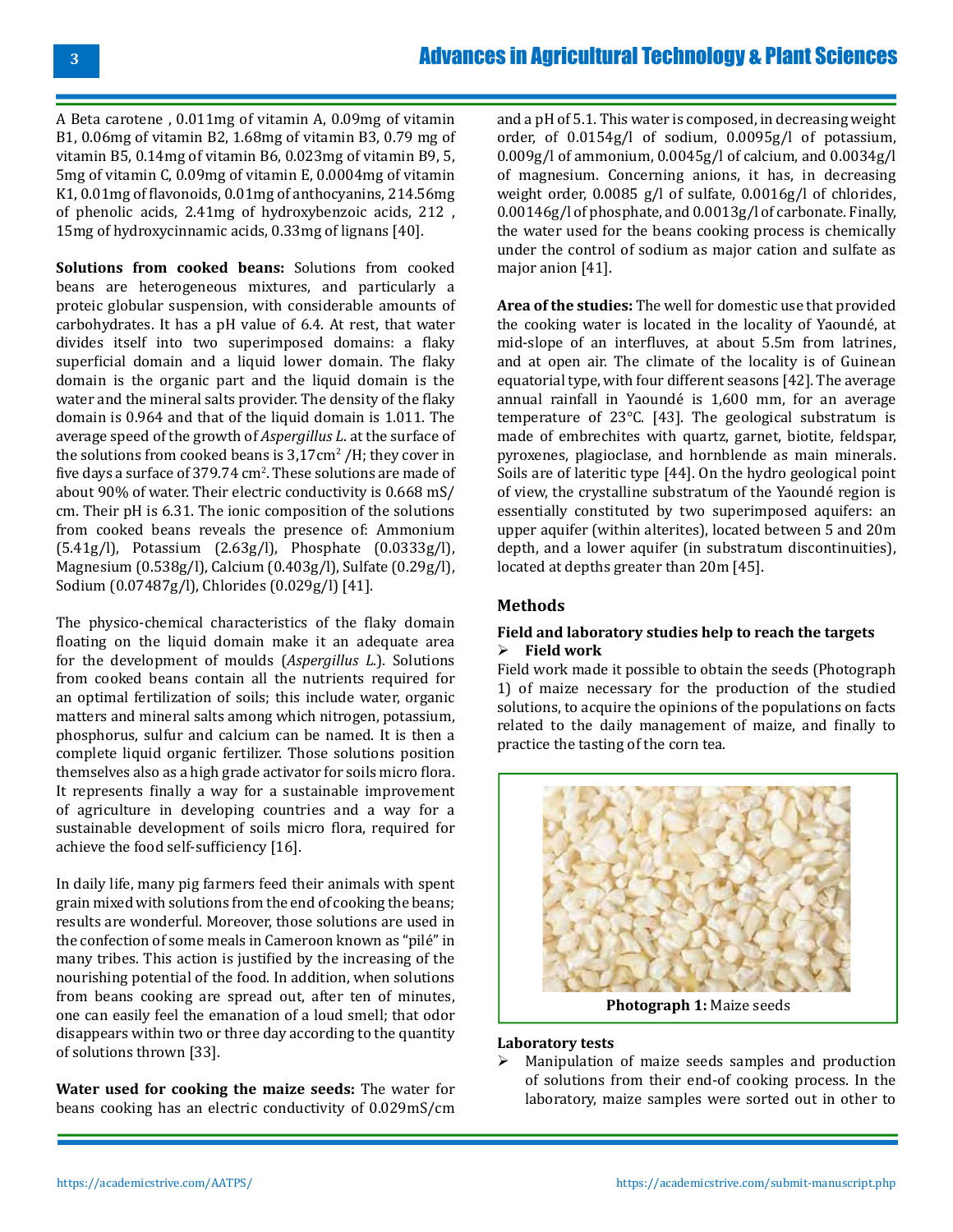remove undesirable particles, and weighted. For the production of the samples of solutions from cooked maize, 2kg of seeds were quickly washed to remove dust and other impurities. Maize were cooked into water without salt to avoid any out coming electrolytes. The resulting suspension (so called solutions from cooked maize) were collected, cooled, and stored in the fridge for future lab tests.

### **Laboratory Analysis**

Physic-chemical analysis dealt with the identification of  $Ca^{2+}$ ,  $Mg^{2+}$ , K<sup>+</sup>, Na<sup>+</sup>, PO<sub>43</sub>, SO<sub>42</sub>, NH<sup>4+</sup>, Cl<sup>-</sup>, and CO<sub>32</sub> since they are directly or indirectly present in maize seeds. Moreover, their choice is motivated by the fact that they can be organized as major macro elements (N, P, K), minor macro elements (S, Ca, Mg, Na), and oligo elements (Fe, Se, Mn, Zn, Cu) for plant nutrition [46]. The process started by the chemical characterization of the water used for the cooking process during which the quantities of the same ions were measured. The lab tests ended with the evaluation of the amount of water in the solutions from cooked maize.

The IonPac CS12A and IonPac AS12A analytical columns were respectively used for the separation of ammonium  $(MH^{4+})$ , calcium (Ca<sup>2+</sup>), magnesium (Mg<sup>2+</sup>), sodium (Na<sup>+</sup>), and potassium (K<sup>+</sup> ) as far as cations were concerned, and chloride (CI) and sulfate  $(SO_{42})$  in the case of anions. The flow rate was set to 1.0 mL/min for both cations and anions optimization. The different cations were isocratically separated with a 20 mM Methanesulfonic acid solution within 15 minutes. Concerning the ions studied here, isocratic elution with 4mM and 20mM Sodium hydroxide solution were employed for their separation, respectively for chloride and sulfate, during 15 minutes. All eluents were degassed and pressurized under high purity nitrogen to prevent dissolution of carbon dioxide

and subsequent production of carbonate.

Concerning bicarbonate ion  $(HCO_{32})$ , its amount was measured by using titrimetric method. The pH was determined with a pH-meter having a glass electrode. Electric conductivity for its own was measured using a conductivity meter fitted with a calibrated measuring cell; the results were expressed in mS/cm. To determine the amount of water, heating was used. In fact, a given quantity of the solution was collected and weighted (M1). After the weighting, it was poured in a metallic container with known mass (M2). After the complete evaporation, the container and the residues were weighted (M3). The proportion of water was obtained through the following calculations: (M3-M2)\*100/M1. The percentages of the macro elements were obtained as follow: %N= NH<sup>4+\*</sup>100/(NH<sup>4+</sup> + HPO<sub>42</sub>- + K<sup>+</sup>), %K= K<sup>+\*</sup>100/(NH<sup>4+</sup> +  $HPO_{42}$  + K<sup>+</sup>), %P= HPO42 \*100/(NH<sup>4+</sup> + HPO<sub>42</sub> + K+), %Ca=  $Ca^{2+}*100/(Ca^{2+}+Mg^{2+}+SO_{42})$ , %Mg= Mg<sup>2+\*</sup>100/(Ca<sup>2+</sup> + Mg<sup>2+</sup> + SO<sub>42</sub>-), %S= SO<sub>42</sub>-\*100/(Ca<sup>2+</sup> + Mg<sup>2+</sup> + SO<sub>42</sub>-).

# **Results and Discussion**

### **Results**

### **Water for maize cooking**

The water for maize cooking has an electric conductivity of 0.029mS/cm and a pH of 5.1. This water is composed, in decreasing weight order, of 15.4 mg/l of sodium, 9.5 mg/l of potassium, 9 mg/l of ammonium, 4.5 mg/l of calcium, and 3.4 mg/l of magnesium. Concerning anions, it has, in decreasing weight order, 8.5 mg/l of sulfate, 1.6 mg/l of chlorides, 1.46 mg/l of phosphate, and 1.3 mg/l of carbonate. Finally, the water used for the beans cooking process is chemically under the control of sodium as major cation and sulfate as major anion (Table 1).

|                                                 | pH   | $Ca2+$<br>(mg/l) | $Mg^{2+}$<br>(mg/l) | $K^+$<br>(mg/l) | $Na+$<br>(mg/l) | CO <sub>32</sub><br>(mg/l) | $SO_{42}$ -<br>(mg/l) | HPO <sub>42</sub><br>(mg/l) | $NH4+$<br>(mg/l) | $E.C.$ (mS/<br>cm) |
|-------------------------------------------------|------|------------------|---------------------|-----------------|-----------------|----------------------------|-----------------------|-----------------------------|------------------|--------------------|
| Water used for<br>the cooking<br>process $(E1)$ | 5.1  | 4.5              | 3.4                 | 9.5             | 15.4            | 1.3                        | 8.5                   | 1.46                        | q                | 0.029              |
| Solutions from<br>cooked maize<br>(E2)          | 6.15 | 196.5            | 380.43              | 1163            | 205.3           | 152                        | 264.23                | 57.96                       | 4508.1           | 0.8158             |

**Table 1:** Chemical characteristics of solutions from cooked maize and the water used for the cooking process.

#### **Solutions from cooked maize**

While the corn is cooking, a pleasant aroma emerges from the pot. Also, the end of cooking liquid, drunk hot, is excellent. In this sense, of the 100 people selected at random to taste this solution whose identity was not revealed, 83 of them took it again, which corresponds to 83% of favorable cases.

Interviews with many other people have revealed that they like to delight in the solution contained in the cob. Solutions from cooked maize are made of about 92% of water. Its electric conductivity is 0.8158 mS/cm. Compared to the water used for the cooking process, a sensible increasing is noticed, about 0.7868mS/cm (Figure 1 & Table 1).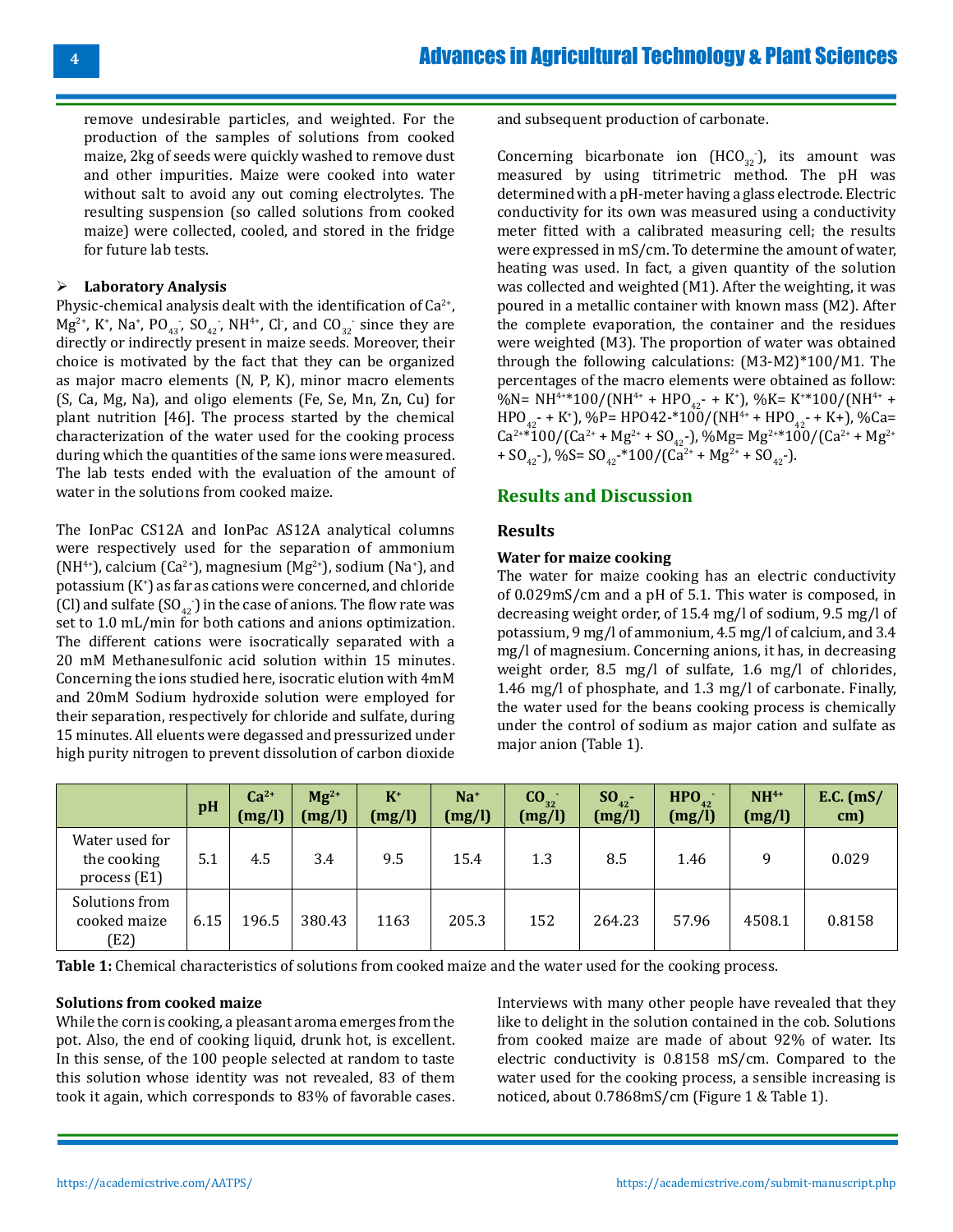

**Figure 1:** Evolution of the electric conductivity from the water used for the maize cooking process (E1) to solutions from maize cooking (E2).

Its pH is 6.15. Compared to the water used for the cooking process, a sensible increase of the present parameter is detected too, of about 1.05 (Figure 2 & Table 1).



**Figure 2:** Evolution of the pH from the water used for the maize cooking process (E1) to the solutions from maize cooking (E2).

The ionic composition of the solutions from cooked beans reveals the presence of:<br>• Ammonium (NH<sup>4+</sup>)

Ammonium  $(NH<sup>4+</sup>)$  : Its amount is 4508.108 mg/l. Compared to the water used for the cooking process, a high increasing (4499.108 mg/l) of the amount of that ion is noticed (Figure 3 & Table 1);

• Potassium  $(K^+)$  : Its concentration is 1163.35 mg/l. Compared to the water used for the cooking process, a high increasing (1153.85 mg/l) of the amount of this ion is detected (Figure 3 & Table 1);



**Figure 1:** Evolution of the electric conductivity from the water used for the maize cooking process (E1) to solutions from maize cooking (E2).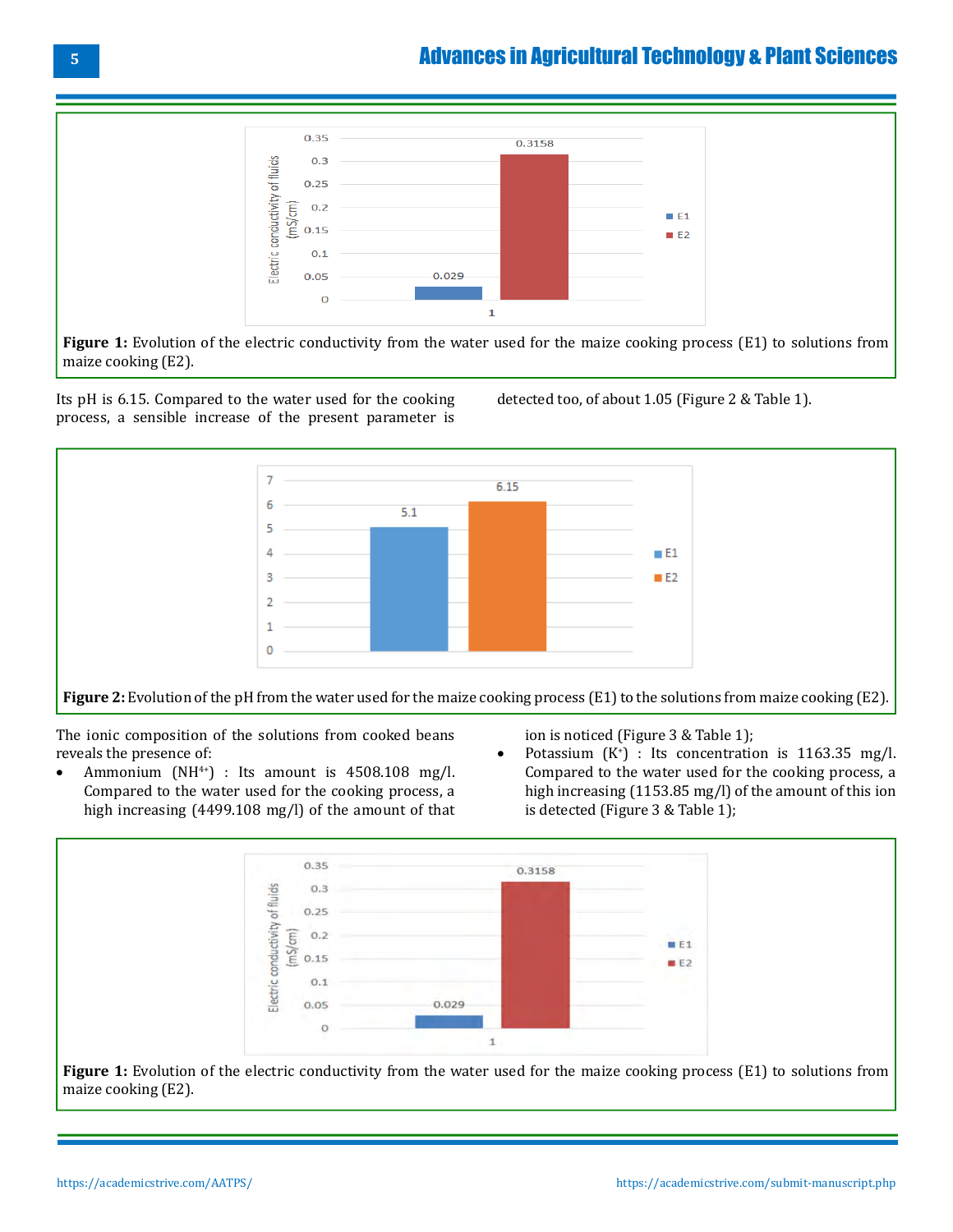

**Figure 2:** Evolution of the pH from the water used for the maize cooking process (E1) to the solutions from maize cooking (E2).

|                                               | pH   | $Ca2+$<br>(mg/l) | $Mg^{2+}$<br>(mg/l) | $ K^+(mg/l) $ | $Na+$<br>(mg/l) | CO <sub>32</sub><br>(mg/l) | $SO_{42}^-$<br>(mg/l) | HPO <sub>42</sub><br>(mg/l) | $NH4+$<br>(mg/l) | $E.C.$ (mS/cm) |
|-----------------------------------------------|------|------------------|---------------------|---------------|-----------------|----------------------------|-----------------------|-----------------------------|------------------|----------------|
| Water used for the<br>cooking process<br>(E1) | 5.1  | 4.5              | 3.4                 | 9.5           | 15.4            | 1.3                        | 8.5                   | 1.46                        |                  | 0.029          |
| Solutions from<br>cooked maize (E2)           | 6.15 | 196.5            | 380.43              | 1163          | 205.3           | 152                        | 264.23                | 57.96                       | 4508.1           | 0.8158         |

**Table 1:** Chemical characteristics of solutions from cooked maize and the water used for the cooking process.



- • Phosphate (PO43-). Its concentration is about 57.96 mg/l. Compared to the water used for the cooking process, a high increasing (56.5mg/l) of the amount of this ion is however detected (Figure 3 & Table 1).;
- Magnesium (Mg2+): Its amount is  $380.43$  mg/l. Compared to the water used for the cooking process, a high increasing (377.03mg/l) of the quantity of the present ions is detected (Figure 3 & Table 1);
- Calcium (Ca2+) : Its amount is  $196.54$ mg/l. Compared to the water used for the cooking process, a high increasing (192.04 mg/l) of the quantity of the present ions is

highlighted (Figure 3 & Table 1);

- Sodium (Na+) : Its amount is 205.3 mg/l. Compared to the water used for the cooking process, a high increasing (189.9mg/l) of the quantity of the present ions is highlighted (Figure 3 & Table 1);
- Chloride (Cl-): Its amount is 38.92mg/l. Compared to the water used for the cooking process, a high increasing (37.32 mg/l) of the quantity of the present ions is highlighted (Figure 3 & Table 1);
- Sulphate (SO43-): Its amount is 264.23mg/l. Compared to the water used for the cooking process, a high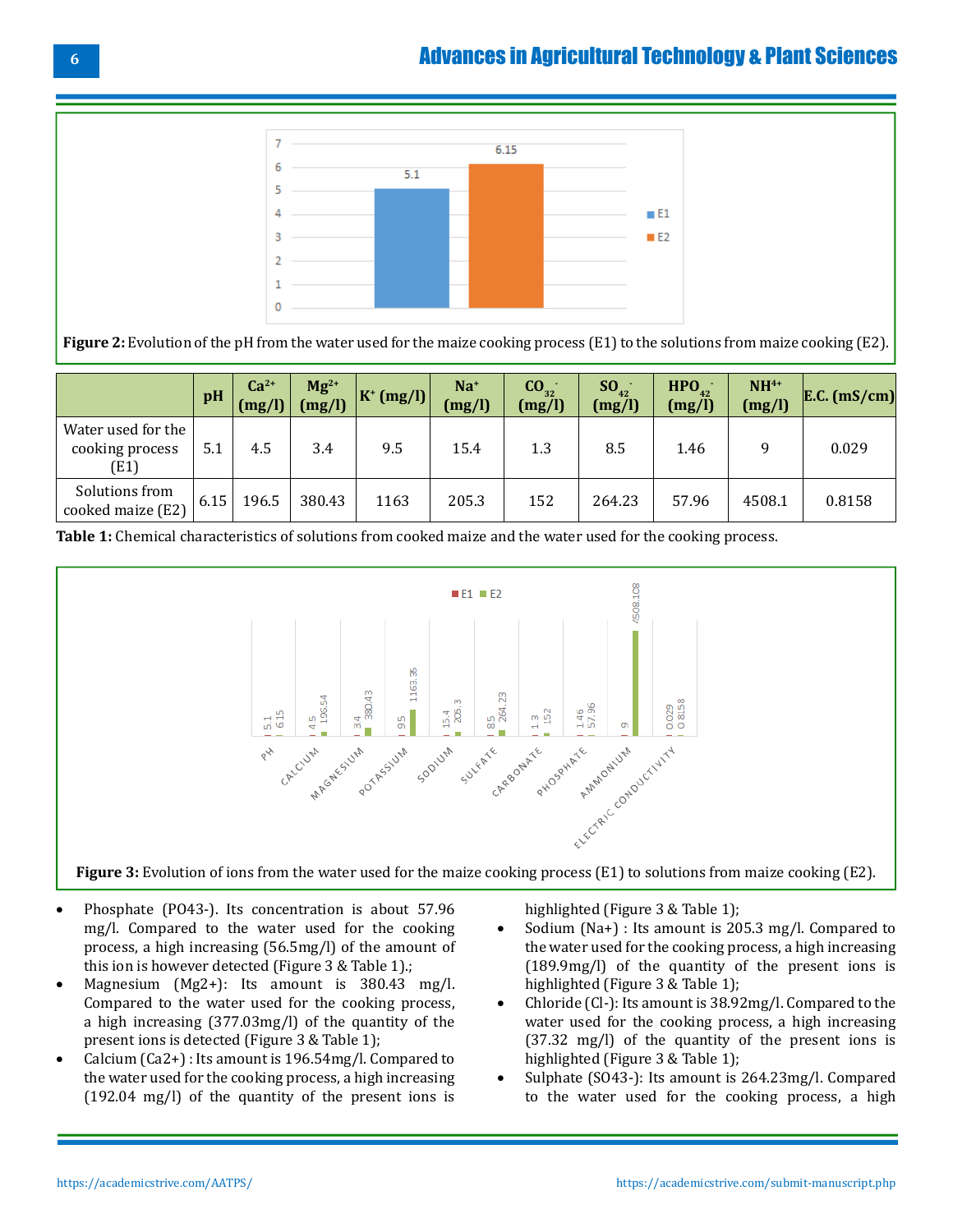increasing (255.73mg/l) of the quantity of the present ions is highlighted (Figure 3 & Table 1);

Carbonates (HCO3-): Its amount is 152mg/l. Compared to the water used for the cooking process, a high increasing (150.7mg/l) of the quantity of the present ions is highlighted (Figure 3 & Table 1).

In short, chemically, all the parameters targeted in the context of this study increase when comparing the water

used for cooking the maize and the end-of cooking solutions of maize (Figures 1-3 & Table 1). In detail, if the water used for the cooking process of maize is shyly under the control of sodium, solutions from cooked beans is largely dominated by ammonia, potassium, magnesium, sulphate, sodium, and calcium. Further on, then come respectively carbonate, phosphate, and below, chloride. On a completely different level, Figure 4 reveals a positive correlation between the pH and the electrical conductivity of the solutions studied.



# **Solutions from cooked maize Discussion**

### **Water used for maize cooking**

The amount of sodium is greater in the water used for the cooking process of maize compared to the amount of potassium. This can be due to the greater stability of K-feldspar and K-micas in one hand, in other hand by the absorption of K in minerals newly formed during the process of alteration as showed by Le Marechal A [47], and further on by the atomic mass of K, greater than that of Na, making then the motion of Na easier than that of K. Those two chemical elements are suspected to be from rocks alteration [48]. This is in accordance with the mineral composition (Feldspars, Plagioclases, Hornblende, and Ferromagnesian and the main minerals) of the geological substratum of Yaoundé. Calcium for its own could have been released after the weathering of Plagioclases, Garnet, and Hornblende contained in the substratum (Schist, Gneiss, and Granite) of Yaoundé. The presence of calcium can also be associated to the process of the impoverishment of soils as the consequence of lixiviation process according to Beyala VKK [49]. Concerning magnesium ions, they are thought to be from the alteration of ferromagnesian minerals of the substratum. Nitrates are the major forms trough which nitrogen is present in water. That ion can be used as an indicator to testify the pollution

of water according to Antonakos N, et al. [50]. But when oxygen lacks in an aquatic area, nitrogen manly appears as Ammonium. This corroborates the observations made by Grambow B, et al. [51]. The presence of chlorides can be a direct consequence of the nature of some of the minerals from the Yaoundé substratum. In fact, [52,53] demonstrated that their presence is one of the prime characteristics of groundwater in basement region; it is then in accordance with the presence of Hornblende and Biotite, which are among the chloride bearers. Moreover [54] demonstrated the possible substitution of Cl-OH type, responsible of the liberation of chloride in water. Further, the presence of chlorides in this water can be justified by atmospheric inputs following infiltration of rainwater [55], and by the alteration of silicate minerals [56]. Bicarbonates are present in the water used for the cooking process. This can be due to the dissolution of atmospheric and pedological carbon dioxide [57]. It can be also due to the anthropic factors as showed by [58,59]; this is in accordance with the presence of latrines around the well from which the water used for the cooking process of the maize was collected. Regarding the presence of sulfates, it can be due to the alteration of sulfur bearing minerals from the substratum. This corroborates the presence of Pyrite in the gneissic rocks from the Yaoundé region as revealed by Nzenti JP [54]. However, meteoric inputs [60] as same as anthropogenic pollution could be considered as far as the presence of sulfates in the water used for the cooking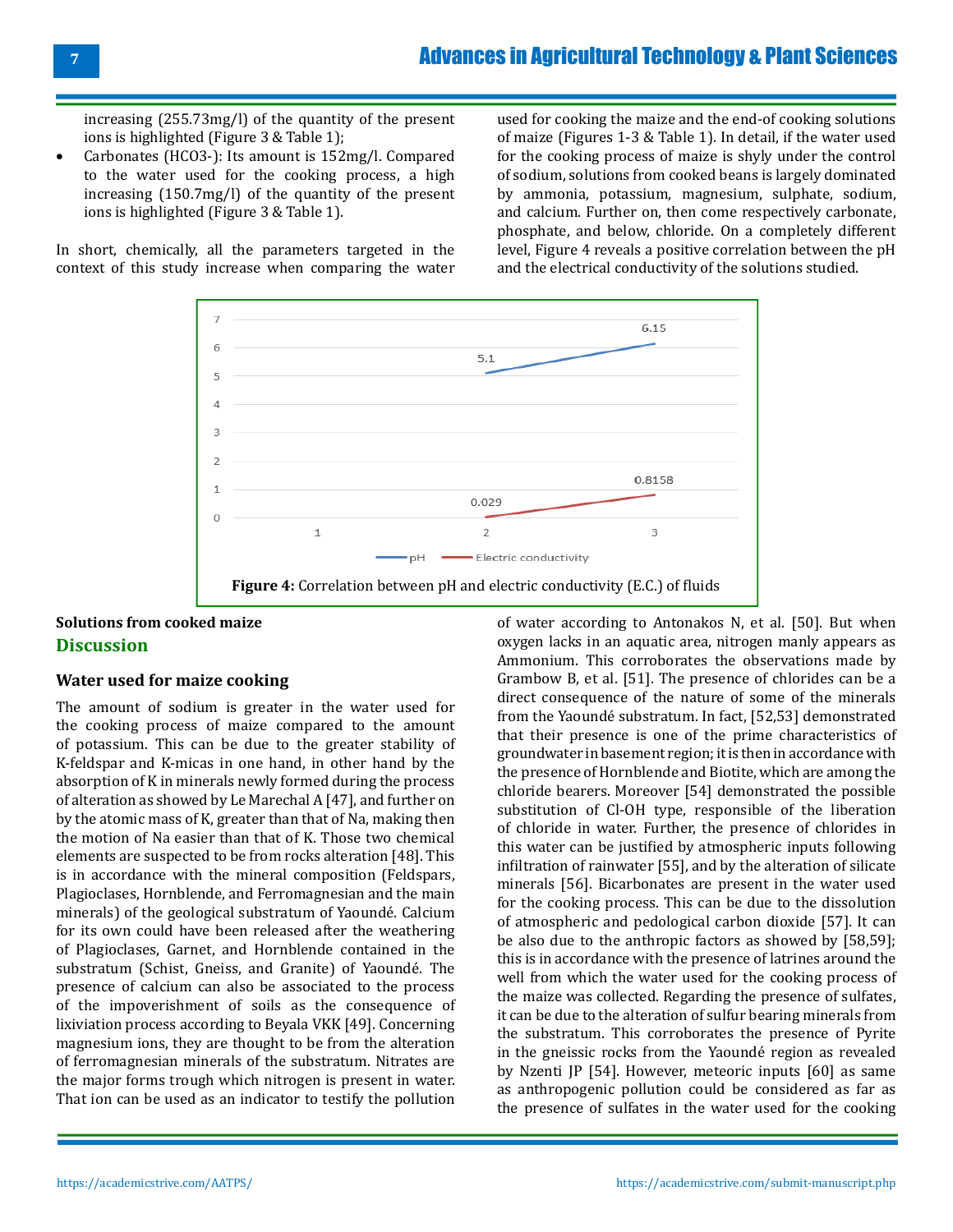process of maize is of concerned. The pH of the present water is 5.1; after El Oumlouki K, et al.[61], it is acid. The electric conductivity of the same water is 0.029mS/cm. Such a value certifies a low mineralization of the concerned water since it remains very low compared to the standard established by WHO [62]. According to the abacus proposed by El Oumlouki K, et al. [61], the present water in nonconductive. Finally, the results of analyzes of the water used for cooking the maize in the context of this study are consistent with the data obtained by Kuitcha D, et al.; Fopoussi Tuebue JC, et al. [63,64].

### **Solutions from cooked maize**

Significant enrichment in the different chemical elements followed up in the present study is noticed in solutions from cooked maize. This can be explained by the leaching of those elements by maize seeds in contact with water during the cooking process. In fact, when the seeds come into contact with water during cooking, they absorb water and swell. Such phenomenon was previously described in the different stages of the germination of seeds by Gimeno-Gilles C [65]. This observations corroborates the conclusions of Rachidi W [33,66] and who consider biological membranes as permeable or semi-permeable, and then suggested to diffusion phenomenon, responsible here to the enrichment of the solutions from cooked maize in mineral salts and in protein derivatives as stated by Fopoussi Tuebue JC, et al. [16]. This can then be used to explain the fact that in Cameroon, some pigs breeders often mix up the food of their animals with that fluids or simply give it to them as drink; on the field, the results of such practice are wonderful as highlight by Fopoussi Tuebue JC [33]. In the same vein, according to Fopoussi Tuebue JC, Gimeno-Gilles C, [33,65,67], this enrichment is facilitated by the temperature, materialized here by the boiling which leads to the cooked stage of the seeds. If such observations reminds the fertilizing characteristics of the solutions from cooked beans as showed by Fopoussi Tuebue JC [14,16,33], and it also induces a real dietary concern with regard to the consumption of maize. In fact, solutions from cooked maize, considered as waste water in Cameroon by many populations, are most of the time threw away at the end of the cooking process. Much then remains to be done to reconcile these latter and this fluid which undoubtedly has an important nutritional value as shown by the sudden improvement in the contents of exchangeable basic cations, nitrogen, and phosphorus, among others. Many other facts contribute to certify the richness of the solutions from maize cooking. In fact, when those solutions are abandoned at open air, few hours after, they attract many drosophila. Such facts are often noticed when slice of fruits are exposed at open air. For [68] those insects always followed matters rich in carbohydrates.Such facts are consistent with the observations made by Fopoussi Tuebue JC, et al. [69].

In order of decreasing enrichment, we have nitrogen (4200 mg/l), potassium (1163.35 mg/l) and magnesium (380.43 mg/l). These are respectively two of the major macro elements, that is to say entering mainly in plant nutrition, and one of the minor macro elements [46]. According to the work of Semassa AJ, et al. [40], potassium and phosphorus are among the most concentrated chemical elements in maize. Thus, these authors show that for 100 g of maize, we have 324.8 mg of potassium and 77mg (299.6mg) of phosphorus. By applying the Jones factor according to which proteins =  $6.25$  \* total nitrogen [29], it comes that in 100g of beans, we have 1295mg (1.295g) of nitrogen, which is therefore the most concentrated chemical element in these seeds. The abundance of nitrogen and potassium in the maize end-cooking solutions is therefore consistent with their concentration in the seeds; their degree of abundance in the maize end-cooking solutions is in the same order as in the seeds; the third major macro element, however, is weakly expressed. This is in agreement with the observations of Fopoussi Tuebue JC [33]. Beside the major macro elements, minor macro elements are also well expressed, In fact, calcium (196.54mg/l) and sulfate (264.23 mg/l) represent the most concentrated chemical elements after the previous in solutions from cooked maize.

The electrical conductivity remains below 1mS / cm. According to El Oumlouki K, et al. [61], the maize end cooking solution is a non-saline fluid. However, the electrical conductivity goes from 0.029 to 0.8158mS / cm from the water used for cooking the maize to solutions at the end of cooking. Even if this parameter is very low according to El Oumlouki K, et al. [61], it is however multiplied by approximately 28 (28.13) in solutions at the end of cooking of the maize. This therefore attests to a mineralization of the maize end-of-cooking solutions, which concretely results in a sudden increase in the contents of the various elements targeted in the context of the present study when switching from the water used for cooking the maize to the end-of-cooking solutions of this food. At the same time, there is a significant increase in the pH value, which goes from 5.1 in the water used for cooking the beans to 6.15 in the maize end solutions, an increase of 1.05 units. This is in agreement with the mineralization of the maize end cooking solutions, certified by the increase in the content of the different elements and the increase in electrical conductivity. Such an observation refers us to the remark made by WHO [62] within the framework of their investigation on the mineralization of underground water in the locality of Yaoundé. The pH value (6.15) obtained in the case of the present study is closer to that previously obtained by Fopoussi Tuebue JC, et al. [16] when studying solutions from cooked beans.

To help the characterization of drinkable water, [63] defined the following thresholds: less than 0.15 g / l for sodium, 0.25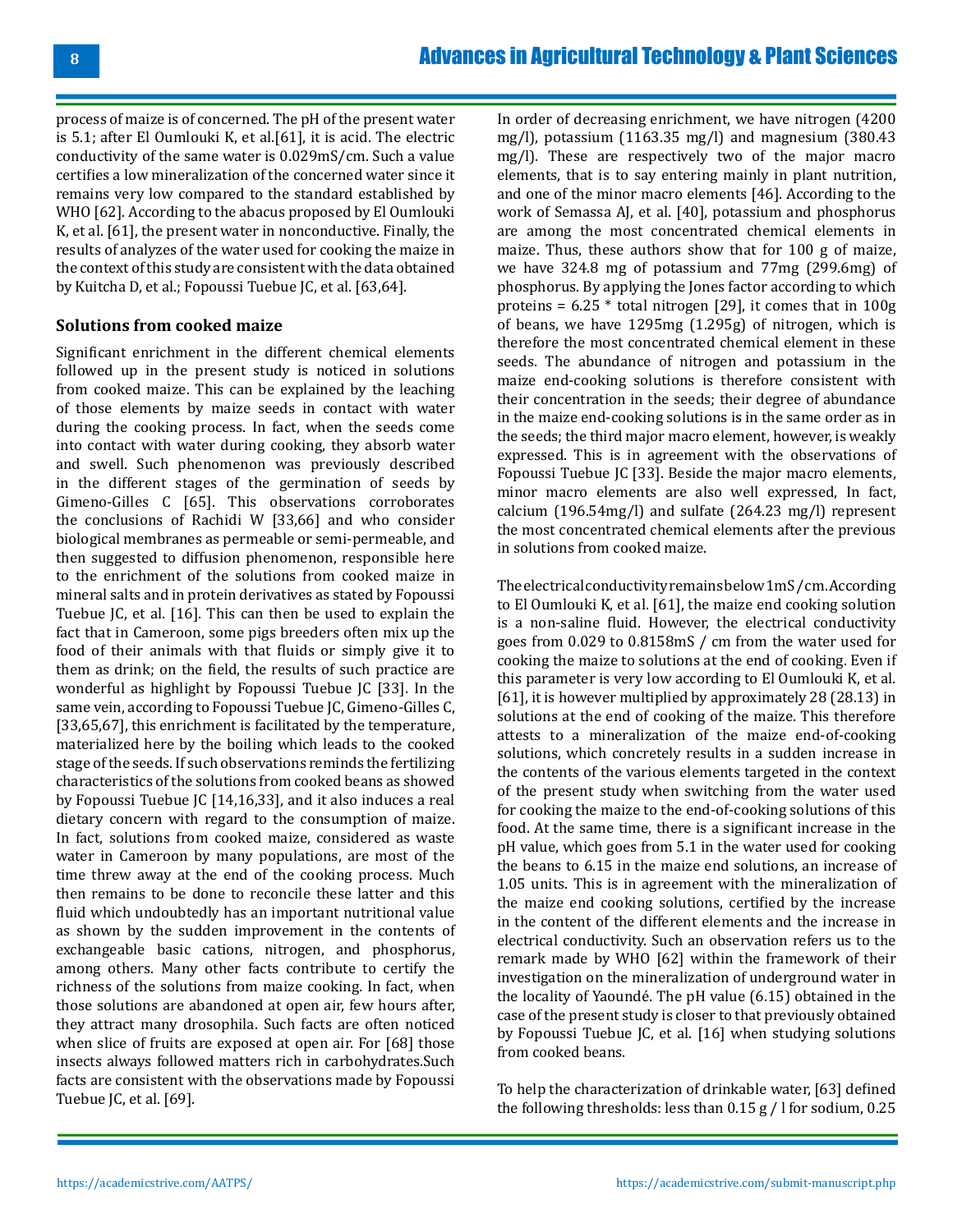g/l for sulfates, 0.25 g/l for calcium, 0.012 g/l for potassium, 0.05 g/l for magnesium, 0.05 g/l for nitrates, 0.25 g/l for chlorides, and 0.25 g/l for carbonates. Taken individually the chemical elements contained in the end of cooking solutions of the maize in relation to these standards, it returns that in the end of cooking solutions of the maize, the contents of the main major macro elements (nitrogen, potassium, calcium, magnesium) are well beyond the prefixed thresholds. Further on, the phosphate ion contents, according to the observations of Camus G [70], reached thresholds above which the phenomenon of eutrophication is noted in the environment. It is then a highly nutritious solution for plants. This is another argument that attests to the high chemical content of the maize end-of-cooking solutions. Such observations imposes the remark according to which during the process of the maize cooking, the leaching of mineral salts occurs from the seed towards the cooking solution. This is consistent with the observations made [14-33,64] during their studies on solutions from cooked beans.

### **Comparison between Solutions from Cooked Maize and Solutions from Cooked Beans**

As in bean, so proved by Fopoussi Tuebue JC, et al. [41], nitrogen is predominantly expressed in the form of ammonium ion in the maize end-of-cooking solutions. One can explain such a fact by relying on the theory of loss of oxygen by water when its temperature increases as showed [46].

In bean end-of cooking solutions, the ammonium content is 5410 mg/l according to Fopoussi Tuebue JC, et al. [64]. In the maize end-of cooking solutions, it is 5200mg/l (Table 2). Nitrogen represents 66.6% of all major macro elements [46] in beans end-of cooking solutions while it represents 67.37%

of the same elements for the maize end-of cooking solutions. As shown in Fig. 5, nitrogen (ammonium) may be a little more concentrated in bean end-of cooking solutions than in the maize end-of cooking solutions. This is in accordance with the ratio between the ammonium content in the bean end-of cooking solutions and the content of the same element in the maize end-of cooking solutions: 1.29 (Table 2).

Phosphate content is 33.3 mg/l in end-of cooking solutions of beans. In the maize end-of-cooking solutions, it is 29.3 mg / l (Table 2). It represents 0.47% of all major macro elements [46] in the maize end-of cooking solutions and 0.4% in the end-of cooking solutions of beans. As showed in Fig. 5, phosphates are a little more concentrated in bean end-of cooking solutions than in the maize end-of cooking solutions as comforted by the ratio between the phosphate content in the bean-end-ofcooking solutions and the content of the same element in the maize end-cooking solutions: 1.14 (Table 2).

Potassium content is 2630 mg/l in end-of cooking solutions of beans. In the maize end-of cooking solutions, it is 1163.35 mg / l (Table 2). It represents 16.66% of all major macro elements [46] in end-of-cooking solutions of maize and 33% of major macro elements in the end-of-cooking solutions of beans. As showed in Fig. 5, potassium is more concentrated in end-of cooking solutions of beans than in the maize endof cooking solutions. To deepen this observation, one can refer to the ratio between the potassium content in the endof cooking solutions of beans and the content of the same element in the maize end-of cooking solutions: 2.26 (Table 2). This parameter shows that the concentration of potassium in the end-of cooking solutions of beans is more than twice the concentration of the same element in solutions from the end of cooking the maize.

|                  | <b>Solutions from</b> | <b>Solutions from</b> |                                       | Percentage of macro elements          | <b>Solutions from cooked beans</b>                   |  |
|------------------|-----------------------|-----------------------|---------------------------------------|---------------------------------------|------------------------------------------------------|--|
| cooked beans     |                       | cooked maize          | <b>Solutions from</b><br>cooked maize | <b>Solutions from</b><br>cooked beans | parameters/Solutions from<br>cooked maize parameters |  |
| $NH4 + (mg/l)$   | 5410                  | 4200                  | 67.37                                 | 66.6                                  | 1.29                                                 |  |
| $HP042 - (mg/l)$ | 33.3                  | 29.3                  | 0.47                                  | 0.4                                   | 1.14                                                 |  |
| $K + (mg/l)$     | 2630                  | 1163.35               | 18.66                                 | 33                                    | 2.26                                                 |  |
| $SO42 - (mg/l)$  | 290                   | 264,23                | 4.24                                  | 3.11                                  | 1.097                                                |  |
| $Ca2 + (mg/l)$   | 403                   | 196.54                | 3.15                                  | 32.73                                 | 2.05                                                 |  |
| $Mg2 + (mg/l)$   | 538                   | 380.43                | 6.1                                   | 43.7                                  | 1.41                                                 |  |
| $Na+ (mg/l)$     | 74.84                 | 185,3                 |                                       |                                       | 0.82                                                 |  |
| $Cl - (mg/l)$    | 29                    | 38.92                 |                                       |                                       | 0.74                                                 |  |
| pH               | 6.31                  | 6.15                  |                                       |                                       | 1.02                                                 |  |
| $E.C.$ (mS/cm)   | 0.668                 | 0.8158                |                                       |                                       | 0.82                                                 |  |
| Water $(\%)$     | 90                    | 92                    |                                       |                                       | 0.98                                                 |  |

**Table 2:** Comparison between the human urine and water from cooked beans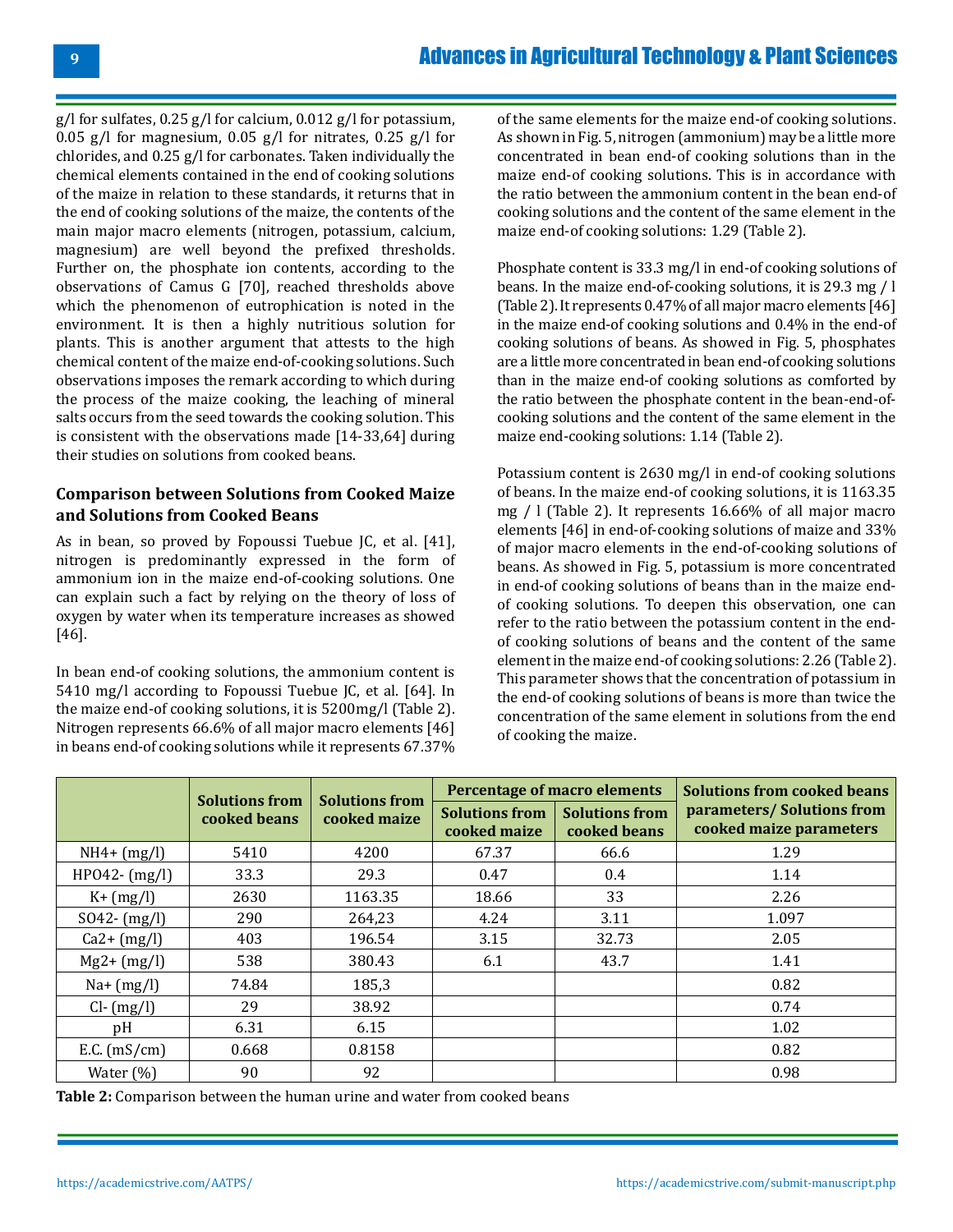

**Figure 5:** Chemical composition of solutions from cooked maize and solutions from cooked beans.

Sulfate content is 290 mg/l in end-of cooking solutions of beans. In the maize end-of cooking solutions, it is 264.23 mg / l (Table 2). It represents 4.24% of all major macro elements [46] in the maize end-of-cooking solutions and 3.11% in the end-of cooking solutions of beans. As showed in Figure 5, sulfates are a little more concentrated in bean end-of cooking solutions than in the maize end-of cooking solutions. This is in accordance with the ratio between the phosphate content in the bean-end-of cooking solutions and the content of the same element in the maize end-cooking solutions: 1.097 (Table 2).

Calcium content is 403 mg/l in end-of cooking solutions of beans. In the maize end-of cooking solutions, it is 196.54 mg / l (Table 2). It represents 3.15% of all major macro elements [46] in the maize end-of-cooking solutions and 32.73% in the end-of cooking solutions of beans. As showed in Fig. 5, calcium is more concentrated in bean end-of cooking solutions than in the maize end-of cooking solutions as proved by the ratio between the calcium content in the bean end-of cooking solutions and the content of the same element in the maize end-of cooking solutions: 2.05 (Table 2).

Magnesium content is 538 mg/l in end-of cooking solutions of beans. In the maize end-of cooking solutions, it is 380.43 mg / l (Table 2). It represents 6.1% of all major macro elements [46] in the maize end-of-cooking solutions and 43.70% in the end-of cooking solutions of beans. As showed in Figure 5, calcium is more concentrated in bean-end-of cooking solutions than in the maize end-of cooking solutions. This is consistent with the ratio between the calcium content in the bean end-of cooking solutions and the content of the same element in the maize end-of cooking solutions: 1.41 (Table 2).

Sodium content is 74.84 mg/l in end-of cooking solutions of beans. In the maize end-of cooking solutions, it is 205.3

mg / l (Table 2). As showed in Figure 5, sodium is more concentrated in maize end-of cooking solutions than in the beans end-of cooking solutions as revealed by the ratio between the sodium content in the bean end-of cooking solutions and the content of the same element in the maize end-cooking solutions:0.82 (Table 2).

Chlorides content is 29 mg/l in end-of cooking solutions of beans. In the maize end-of cooking solutions, it is 38.92 mg / l (Table 2). As showed in Figure 5, Chlorides are more concentrated in maize end-of cooking solutions than in the beans end-of cooking solutions. The ratio between the sodium content in the bean end-of cooking solutions and the content of the same element in the maize end-of cooking solutions, of 0.74 (Table 2), is in agreement with that fact.

Electric conductivity of the end-of cooking solutions of beans is 0.668mS/cm. That of the maize end-of cooking solutions is 0.8158mS/cm (Table 2). As showed in Fig. 5, despite the low level in general, it is slightly higher in maize end-of cooking solutions than in the beans end-of cooking solutions. The ratio between its level in the bean end-of cooking solutions and in the maize end-cooking solutions, reaching 0.82 (Table 2), confirms it.

The pH of the end-of cooking solutions of beans is 6.31. That of the maize end-of cooking solutions is 6.15 (Table 2). As showed in Figure 5, this parameter is comparable in the two solutions. The ratio between its level in the bean end-of cooking solutions and in the maize end-of cooking solutions, of about 1 (Table 2), is in accordance with that observation.

According to Fopoussi Tuebue JC, et al. [64], water constitutes 90% of the beans end-of cooking solutions. Concerning the maize end-of cooking solutions, it represents 92%. Its quantities in both solutions are comparable (Table 2) as showed by the ration between its level in the bean end-of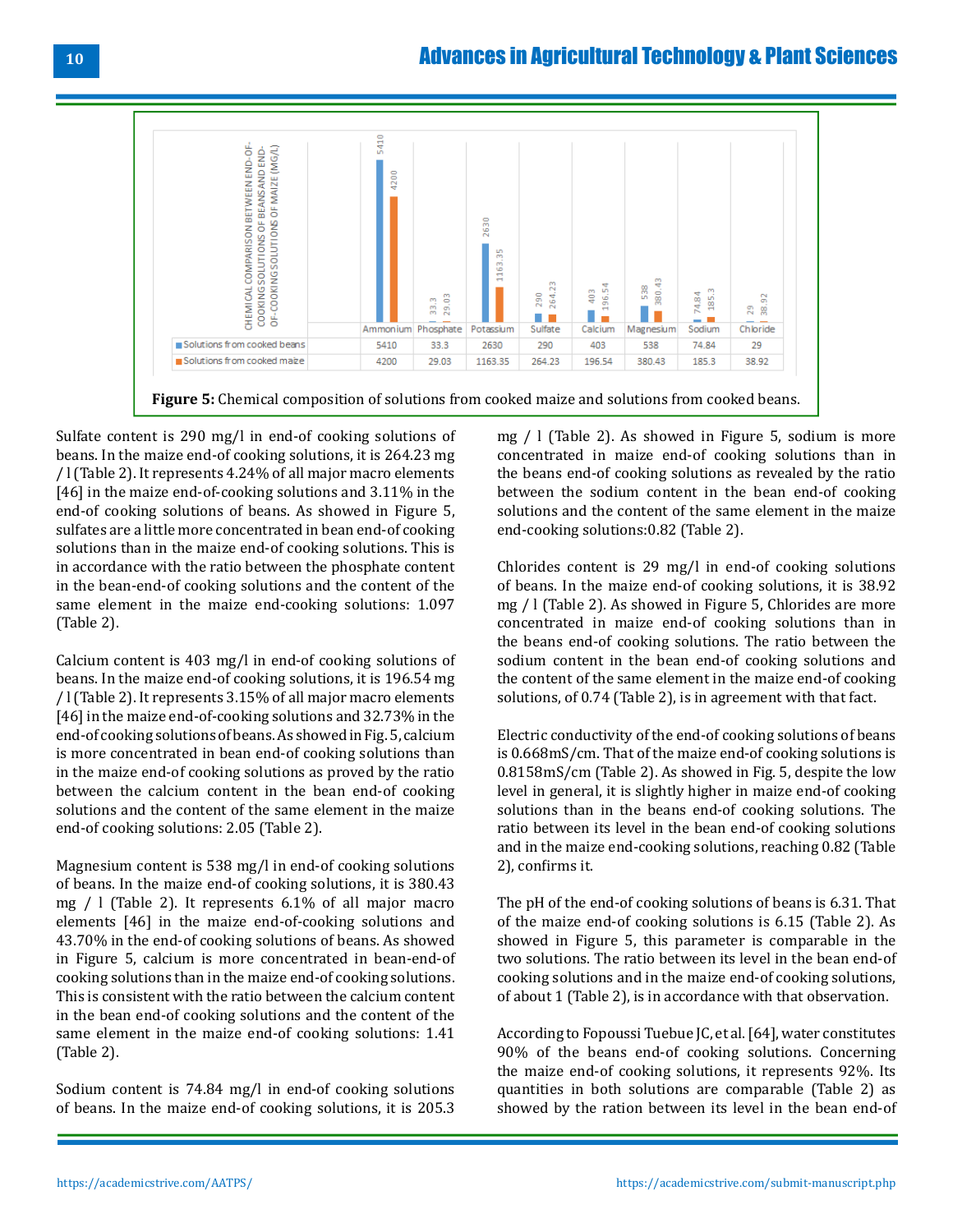**11**

cooking solutions and in the maize end-of cooking solutions: 0.98.

Generally speaking, bean and maize end-of cooking solutions are two fluids that are very similar in composition [71]. Thus, as shown in Figure 6 below, these are two fluids whose composition is largely dominated by nitrogen and potassium respectively. But, with regard to their respective origin, they will logically present particularities. Thus, bean endof cooking solutions are richer in ammonium, potassium, calcium, magnesium, and phosphate, with lower electrical conductivity. The maize end-of cooking solutions for their own are richer in sodium and chloride. It comes that the endof cooking solutions of beans are richer in the different macro elements than the end-of cooking solutions of maize do. According to Richert A, et al. [72]who recommends a dilution of human urine in the proportions 1: 4 (urine: water) before application in view of its too high concentration of sodium

and chlorides, and, further, because of its high electrical conductivity, the same recommendation seems to be valid for the end-of cooking maize solutions. According to the observations of Fopoussi Tuebue JC, et al. [14], the agri use of these two solutions requires hilling to prevent losses of nitrogen and sulfur, particularly in gaseous form. The strong parallelism that exists between their chemical compositions makes these two fluids excellent liquid organic fertilizers, with end-of cooking solutions of beans as the best among the two.

As it was done with the end-of cooking solutions of beans, it would be further important that the maize end-of-cooking solutions be reconsidered from a dietetic point of view with regard to its high nutritional potential. Indeed, in view of its chemical composition, this solution could be consumed as a soup in order to recycle the cohort of nutrients it contains.





### **Phenomenon accompanying the Cooking Process of Maize**

While the corn is cooking, a pleasant aroma emerges from the pot. Also, the end of cooking liquid, drunk hot, is excellent. In this sense, from the 100 people selected at random to taste this solution whose identity was not revealed, 83 of them took it again, which corresponds to 83% of favorable cases. Interviews with many other people revealed that they like to delight in solutions contained in the cob; this fluid is nothing more than trapped corn end-cooking solution. Such a declaration gives meaning to the behavior of the 83 people who took up the herbal tea. It is common that smelling sauces are also palatable according to Charles DG [74]. This

is in accordance with the situation presented here. According to the composition of the corn end-of-cooking solution, consuming it as a herbal tea could be an excellent way to recycle the nutrients that have diffused from the seeds during the cooking process; this mobility agrees with the observation made by Rachidi W [75] concerning the permeability and semi-permeability of biological membranes.

# **Conclusion**

Solutions from cooked maize are rich in mineral salts, particularly major macro elements (N and K) and minor macro elements (Ca, S, Mg). Concerning the third major macro element, notably the phosphorous, it is present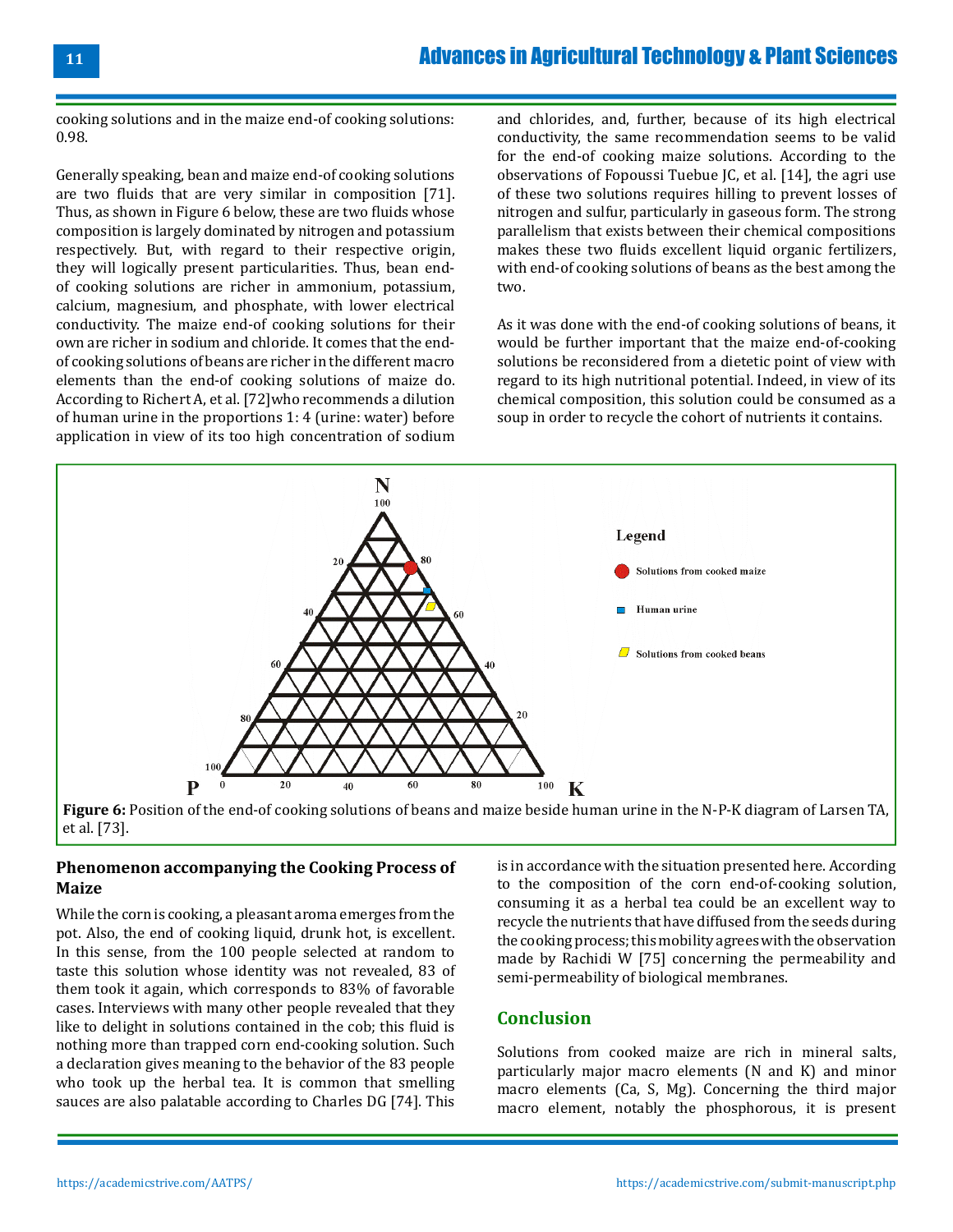in low amounts. The advantage of this fluid consists in its low electric conductivity. This fluid has a pH of 6.15. It is made of about 92% of water. A deep parallelism can be drawn between the end-of cooking solutions of beans and solutions from cooked maize. In fact, these two fluids are rich in nitrogen and potassium, and mainly made of water. But, in the detail, some particularities are present. The endof cooking solutions of maize have higher amounts of sodium and chlorides, this joined with a higher electric conductivity. Concerning solutions from cooked beans, they have higher amounts of the different macro elements, and a low electric conductivity. The recycling of end-of cooking solutions of maize must gainfully become for the nutritionists a favorable target for the future, and this due to the numerous nutrients contained. However, its agri use is directly topical according to the results obtained in the case of the present studies. To use it as manure requires an earthing-up directly after its application in other to avoid the loose of sulfur and nitrogen through gas emanation. Consuming solutions form cooked maize as herbal tea could be an excellent way to recycle the nutrients that have diffused from the seeds during the cooking process.

# **Recommendation**

The use of solutions from cooked maize as fertilizers requires dilution; its farm application must be directly followed by earthing up in other to avoid the loose of nitrogen and sulfur through gas emanation. These solutions could be gainfully consumed as herbal tea.

# **Competing Interests**

Authors have declared that no competing interests exist.

# **References**

- 1. Boto I (2012) Population growth and its implications for ACP rural development. Resources on population growth in ACP countries1. No. 16. CTA Office Brussels, pp: 55.
- 2. FAO (2003) World population growth and decrease of cultivated areas per inhabitants.
- 3. [Shackleton CM, Pasquini MW, Drescher AW \(2009\)](https://www.routledge.com/African-Indigenous-Vegetables-in-Urban-Agriculture/Shackleton-Pasquini-Drescher/p/book/9781844077151) [African Indigenous Vegetables in Urban Agriculture. 1](https://www.routledge.com/African-Indigenous-Vegetables-in-Urban-Agriculture/Shackleton-Pasquini-Drescher/p/book/9781844077151)st [\(Edn.\), Earth scan Publishing for a sustainable future.](https://www.routledge.com/African-Indigenous-Vegetables-in-Urban-Agriculture/Shackleton-Pasquini-Drescher/p/book/9781844077151) [London, Sterling, VA, pp: 339.](https://www.routledge.com/African-Indigenous-Vegetables-in-Urban-Agriculture/Shackleton-Pasquini-Drescher/p/book/9781844077151)
- 4. [Tematio P, Tsafack EI, Kegni L \(2011\) Effects of tillage,](https://www.scirp.org/journal/paperinformation.aspx?paperid=6603) [fallow and burning on selected properties and fertility](https://www.scirp.org/journal/paperinformation.aspx?paperid=6603) [status of andosols in the Mounts Bambouto, West](https://www.scirp.org/journal/paperinformation.aspx?paperid=6603) [Cameroon. Agricultural Science 2\(3\): 334-340.](https://www.scirp.org/journal/paperinformation.aspx?paperid=6603)
- 5. [Tematio P, Olson KR \(1997\) Impact of industrialized](https://www.jswconline.org/content/52/6/404)

[agriculture on land in Bafou, Cameroon. J of Soil and](https://www.jswconline.org/content/52/6/404)  [Water Conservation 52\(6\): 404-405.](https://www.jswconline.org/content/52/6/404)

- 6. [Sanchez PA, Shepherd KD, Soule MJ, Place FM, Buresh](https://acsess.onlinelibrary.wiley.com/doi/abs/10.2136/sssaspecpub51.c1)  [RJ, et al. \(1997\) Soil fertility replenishment in Africa:](https://acsess.onlinelibrary.wiley.com/doi/abs/10.2136/sssaspecpub51.c1) [An investment in natural resource capital. In](https://acsess.onlinelibrary.wiley.com/doi/abs/10.2136/sssaspecpub51.c1)*:* Buresh [RJ, et al. \(Eds.\), Replenishing soil fertility in Africa. SSSA](https://acsess.onlinelibrary.wiley.com/doi/abs/10.2136/sssaspecpub51.c1)  [Special Publ 51: 1-46.](https://acsess.onlinelibrary.wiley.com/doi/abs/10.2136/sssaspecpub51.c1)
- 7. [Sanchez PA \(2002\) Soil fertility and hunger in Africa.](https://pubmed.ncbi.nlm.nih.gov/11896257/)  [Science 295\(5562\): 2019-2020.](https://pubmed.ncbi.nlm.nih.gov/11896257/)
- 8. [Zhou JM, Huang PM \(2006\) Kinetics and mechanisms of](https://cdnsciencepub.com/doi/10.4141/S06-020) [monoammonium phosphate-induced potassium release](https://cdnsciencepub.com/doi/10.4141/S06-020) [from selected potassium-bearing minerals. Can J Soil Sci](https://cdnsciencepub.com/doi/10.4141/S06-020) [86\(5\): 799-811.](https://cdnsciencepub.com/doi/10.4141/S06-020)
- 9. Brady NC (1974) The nature and properties of soils,  $8<sup>th</sup>$ [\(Edn.\), Macmillan Publishing C, 14 INC, New York. Collier](https://acsess.onlinelibrary.wiley.com/doi/10.2136/sssaj1975.03615995003900050003x) [Macmillan Publisher, London, pp: 639.](https://acsess.onlinelibrary.wiley.com/doi/10.2136/sssaj1975.03615995003900050003x)
- 10. [Conway G \(1997\) The doubly green revolution: Food for](https://www.cabdirect.org/cabdirect/abstract/19996778255) all in the  $21<sup>th</sup>$  century. Penguin Books, London, UK, pp: [348.](https://www.cabdirect.org/cabdirect/abstract/19996778255)
- 11. [Yusdar H, Hanafi M \(2001\) Use of phosphate rock for](https://eurekamag.com/research/003/999/003999451.php) [perennial and annual crops cultivation in Malaysia: A](https://eurekamag.com/research/003/999/003999451.php) [review. In: Rajan SSS, et al. \(Eds.\) Direct application of](https://eurekamag.com/research/003/999/003999451.php) [phosphate rock and related appropriate technology latest](https://eurekamag.com/research/003/999/003999451.php) [developments and practical experiences: Proceedings of](https://eurekamag.com/research/003/999/003999451.php)  [an international meeting, IFDC, Muscle Shoals, Alabama](https://eurekamag.com/research/003/999/003999451.php)  [USA, Special Publications 37: 78-91.](https://eurekamag.com/research/003/999/003999451.php)
- 12. [Prevosto B, Dambrine E, Moares C, Curt T \(2004\) Effect](https://www.sciencedirect.com/science/article/abs/pii/S0341816203002078)  [of volcanic ash chemistry and former agricultural use](https://www.sciencedirect.com/science/article/abs/pii/S0341816203002078)  [on the soils and vegetation of naturally regenerated](https://www.sciencedirect.com/science/article/abs/pii/S0341816203002078)  [woodlands in the Massif Central, France, Catena 56\(1-3\):](https://www.sciencedirect.com/science/article/abs/pii/S0341816203002078) [239-261.](https://www.sciencedirect.com/science/article/abs/pii/S0341816203002078)
- 13. Kaho F, Yemefack M, Feujio-Teguefouet P, Tchantchouang JC (2011) Combined effect of Tithonia diversifolia leaves and inorganic fertilizers on maize yields and ferralitic soil properties in Central Cameroon. Tropicultura 29(1): 39-45.
- 14. Fopoussi Tuebue JC, Basga SD, Tematio P, Nguetnkam JP (2019) Impact of the mixture of water from cooked bean and human urine on the growth of some common plants in Cameroon: Case study of Talinum fruticosum L. and Ocimum gratissimum L 5(1): 1-15.
- 15. [Fopoussi Tuebue JC, Basga SD, Tematio P, Nguetnkam](https://www.journalajsspn.com/index.php/AJSSPN/article/view/920)  [JP \(2018\) Effect of trachyte powder, human urine and](https://www.journalajsspn.com/index.php/AJSSPN/article/view/920)  [reserved water from cooked beans on Andosols Fertility](https://www.journalajsspn.com/index.php/AJSSPN/article/view/920)  [in Cameroonian Western Highlands. Asian Journal of Soil](https://www.journalajsspn.com/index.php/AJSSPN/article/view/920)  [Science and Plants Nutrition 3\(2\): 1-17.](https://www.journalajsspn.com/index.php/AJSSPN/article/view/920)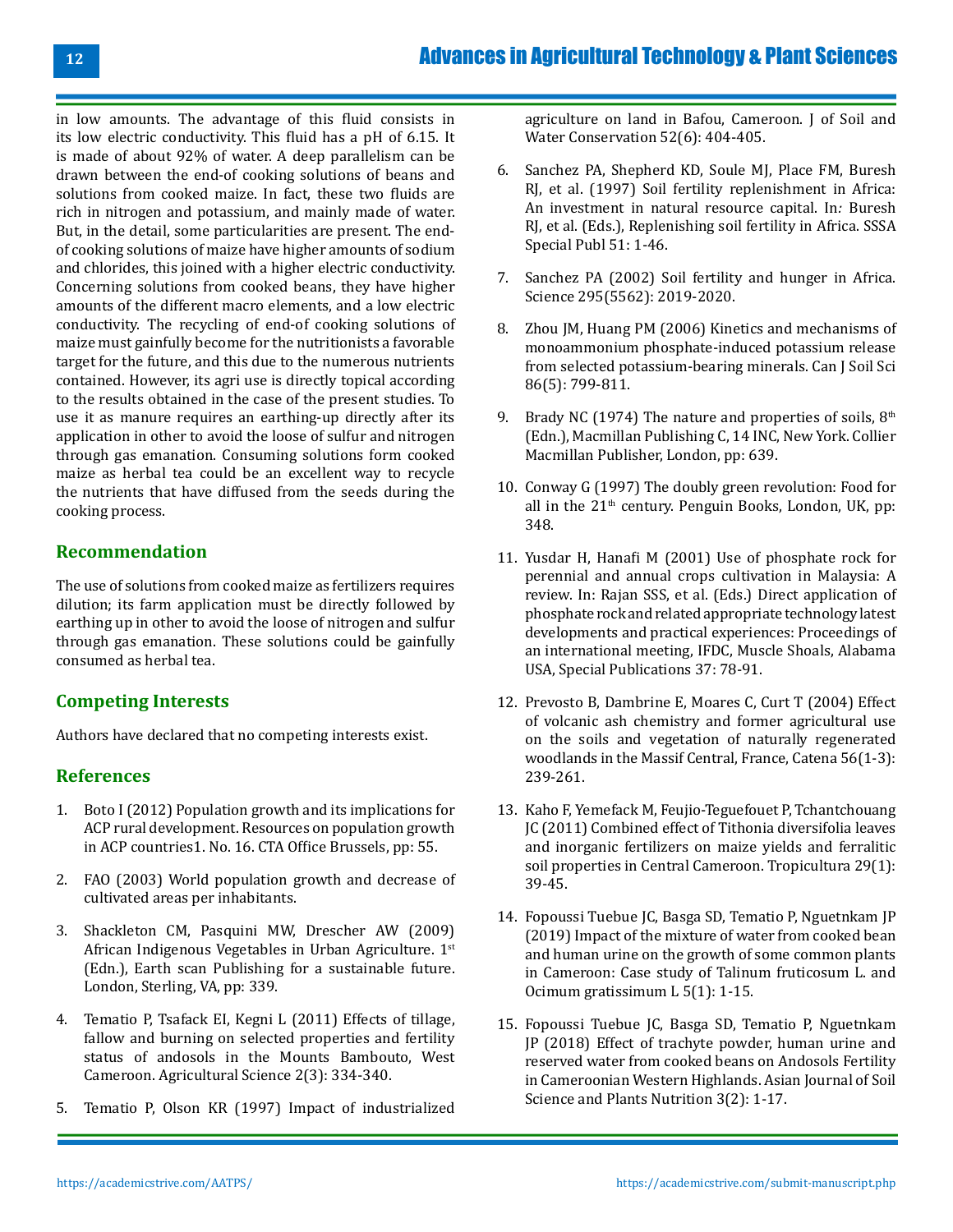- 16. [Fopoussi Tuebue JC, Basga SD, Tematio P, Nguetnkam JP](https://journalajsspn.com/index.php/AJSSPN/article/view/30067/56425) [\(2019\) Water from cooked beans as substrate for some](https://journalajsspn.com/index.php/AJSSPN/article/view/30067/56425) [heterotrophic organisms: Case Study of Moulds 5\(3\):](https://journalajsspn.com/index.php/AJSSPN/article/view/30067/56425) [1-15.](https://journalajsspn.com/index.php/AJSSPN/article/view/30067/56425)
- 17. Restino C (2012) Production of itaconic acid by Aspergilli strains by fermentation in a solid medium. Thes Doct Univ Reims, Champagne-Ardenne, INRA, pp: 174.
- 18. CIAT (1989) Genetic diversity in the genus Phaseolus, Study notebook, Intended to be used as a complement to the Audio tutorial Unit dealing with the same subject; Scientific Content: Daniel D. Debouck; Production: Luz Maria Médina Cali, Colombie, pp: 52.
- 19. Morin S (1988) The fundamental dissymmetries of the West Cameroon Highlands and their consequences for human occupation. Example of the Bambouto Mountains. The man and the tropical mountain. SEPANRIT éd, Bordeaux, pp: 49-51.
- 20. [Shackleton CM, Pasquini MW, Drescher AW \(2009\)](https://www.semanticscholar.org/paper/African-indigenous-vegetables-in-urban-agriculture-Shackleton-Pasquini/) [African indigenous vegetables in urban agriculture.](https://www.semanticscholar.org/paper/African-indigenous-vegetables-in-urban-agriculture-Shackleton-Pasquini/) [Earth Scan Publishing for a sustainable future. London,](https://www.semanticscholar.org/paper/African-indigenous-vegetables-in-urban-agriculture-Shackleton-Pasquini/) [Sterling, VA, pp: 339.](https://www.semanticscholar.org/paper/African-indigenous-vegetables-in-urban-agriculture-Shackleton-Pasquini/)
- 21. Aufrey P (1985) Associated crops and cropping systems in Bamiléké country (West Cameroon). Centre Univ. Dschang-CNEARC, First year thes, ESAT, pp: 82.
- 22. Lauchaux C (2003) Dried beans to tomato.
- 23. Andriniaina Harivola P (2006) Laboratory study of the behavior of some varieties of Phaseolus vulgaris. L, Il5 (50-1), IL5 (50-7), IL5 (56-1), IL5 (56-4), RJ2 et Lb visa-vis de Acanthos celides. Univ. Antananarivo, Ecole Norm. Sup, Dept of Initial Scientific Training, Studies and Research Sciences Natural Sciences. Thes, pp: 99.
- 24. [Pelchat ML, Bykowski C, Duke FF, Reed DR \(2011\)](https://www.unboundmedicine.com/medline/citation/20876394) [Excretion and Perception of a Characteristic Odor in](https://www.unboundmedicine.com/medline/citation/20876394) [Urine after Asparagus Ingestion: a Psychophysical and](https://www.unboundmedicine.com/medline/citation/20876394) [Genetic Study. Chem Senses 36\(1\): 9-17](https://www.unboundmedicine.com/medline/citation/20876394).
- 25. Boissard P (1907) Malagasy cuisine, Creole cuisine. Bookstore, Madagascar, pp: 144.
- 26. Press L (2002) The bean book: Over seventy incredible recipes. Globe Pequot Press.
- 27. Souci SW, Fachmann E, Kraut H (2008) Food composition and nutrition tables. Medpharm Scientific Publishers Stuttgart/ Taylor & Francis.
- 28. Journal des Femmes (2019) Haricot blanc.
- 29. [Jones DB \(1931\) Factors for converting percentages of](https://www.cabdirect.org/cabdirect/abstract/19311401446)

[nitrogen in foods and feeds into percentages of protein.](https://www.cabdirect.org/cabdirect/abstract/19311401446)  [US Dept Agric circular, pp: 183.](https://www.cabdirect.org/cabdirect/abstract/19311401446)

- 30. Fanantenana JO (2003) Varietal improvement of white bean type white ingot by hybridization for future export: 2002 - 2003 campaignà Nanisana Mémoire de C.A.P.E.N. - ENS - Université d'Antananarivo, pp: 52.
- 31. Azeufouet A, Tsague E, Medjou S, David O, Temple L, et al. (2006) Quantification of Cross-Border Flows from Cameroon. Hal Id: cirad.
- 32. [Roger F, Price KR, Johnson IT \(1987\) Flatulence. Nutrition](https://www.emerald.com/insight/content/doi/10.1108/eb059428/full/html) [& Food Science 87\(3\): 2-4.](https://www.emerald.com/insight/content/doi/10.1108/eb059428/full/html)
- 33. Tuebue JCF (2018) Petrological Study of Andosols in the West Cameroon Highlands and Fertilization Test: Case of a Toposequence Developed on Trachyte of the Upper Zone of the Southern Slope of the Bambouto Mountains (West Cameroon). Doctorate/PhD thesis, University of Ngaoundere, Faculty of Sciences, Department of Earth Sciences, Laboratory of Sciences, Water, and Environment, pp: 273.
- 34. [Ramos-Escudero F, Muñoz AM, Alvarado-Ortíz C,](https://pubmed.ncbi.nlm.nih.gov/22082063/)  [Alvarado Á, Yáñez JA \(2012\) Purple Corn \(Zea Mays L.\)](https://pubmed.ncbi.nlm.nih.gov/22082063/)  [Phenolic Compounds Profile and Its Assessment as an](https://pubmed.ncbi.nlm.nih.gov/22082063/)  [Agent against Oxidative Stress in Isolated Mouse Organs.](https://pubmed.ncbi.nlm.nih.gov/22082063/)  [J Med Food 15\(2\): 206-215.](https://pubmed.ncbi.nlm.nih.gov/22082063/)
- 35. [Lopez-Martinez LX, Parkin KL, Garcia HS \(2011\) Phase II-](https://pubmed.ncbi.nlm.nih.gov/21327968/)[Inducing, Polyphenols Content and Antioxidant Capacity](https://pubmed.ncbi.nlm.nih.gov/21327968/)  [of Corn \(Zea Mays L.\) From Phenotypes of White, Blue,](https://pubmed.ncbi.nlm.nih.gov/21327968/)  [Red and Purple Colors Processed Into Masa and Tortillas.](https://pubmed.ncbi.nlm.nih.gov/21327968/)  [Plant Foods Hum Nutr 66\(1\): 41-47.](https://pubmed.ncbi.nlm.nih.gov/21327968/)
- 36. [Lao F, Sigurdson GT, Giusti MM \(2017\) Health Benefits](https://ift.onlinelibrary.wiley.com/doi/abs/10.1111/1541-4337.12249) [of Purple Corn \(Zea Mays L.\) Phenolic Compounds.](https://ift.onlinelibrary.wiley.com/doi/abs/10.1111/1541-4337.12249) [Comprehensive Reviews in Food Science and Food Safety](https://ift.onlinelibrary.wiley.com/doi/abs/10.1111/1541-4337.12249) [16\(2\):234-246.](https://ift.onlinelibrary.wiley.com/doi/abs/10.1111/1541-4337.12249)
- 37. [Siyuan S, Tong L, Liu R \(2018\) Corn Phytochemicals and](https://www.sciencedirect.com/science/article/pii/S2213453018301009) [Their Health Benefits. Food Science and Human Wellness](https://www.sciencedirect.com/science/article/pii/S2213453018301009)  [7\(3\):185-195.](https://www.sciencedirect.com/science/article/pii/S2213453018301009)
- 38. Chégut M, Hardy C, Lebarbier R, Marot MF, Martin E, et al. (2020) Agreste Nouvelle-Aquitaine. Grain corn sector.
- 39. Hongbete F, Kindossi JM, Hounhouigan JD, Nago MC (2017) Production and Nutritional Quality of Fresh Boiled Corn Cobs Consumed in Benin. International Journal of Biological and Chemical Sciences 11(5): 2378- 2392.
- 40. [Semassa AJ, Padonou SW, Anihouvi VB, Akissoé NH, Aly D,](https://eujournal.org/index.php/esj/article/view/7610) [et al. \(2016\) Diversité Variétale, Qualité Et Utilisation Du](https://eujournal.org/index.php/esj/article/view/7610) [Maïs \(Zea Mays\) En Afrique De l'Ouest : Revue Critique.](https://eujournal.org/index.php/esj/article/view/7610)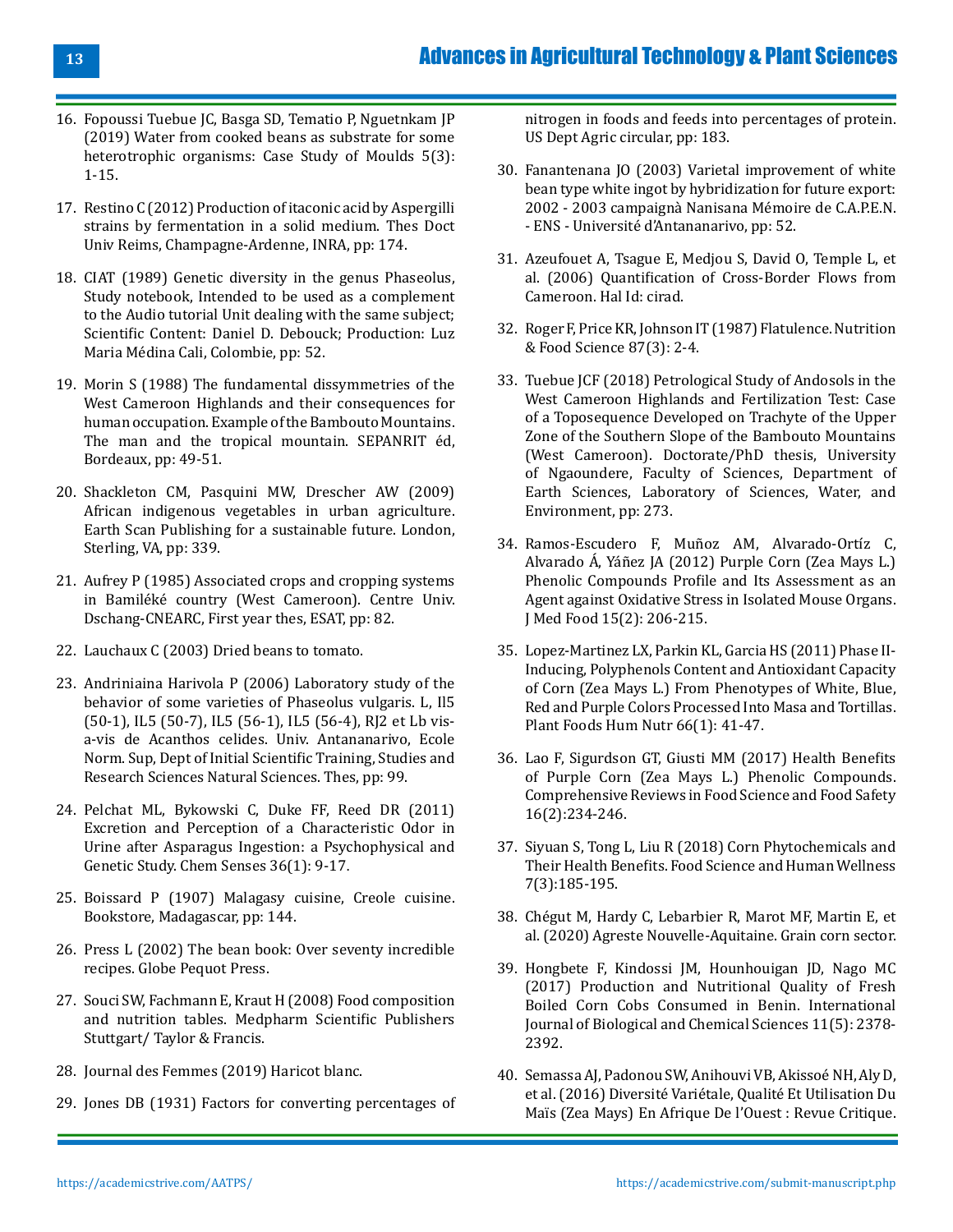[ESJ June Edition 12\(18\).](https://eujournal.org/index.php/esj/article/view/7610)

- 41. [Fopoussi Tuebue JC, Tchinda IN \(2021\) Chemical](https://www.journalejnfs.com/index.php/EJNFS/article/view/30373) [Evolution of Solutions from Beans Soaking and Cooking](https://www.journalejnfs.com/index.php/EJNFS/article/view/30373) [Processes: Case Study of Phaseolus Vulgaris L. European](https://www.journalejnfs.com/index.php/EJNFS/article/view/30373) [Journal of Nutrition & Food Safety 13\(2\): 24-51.](https://www.journalejnfs.com/index.php/EJNFS/article/view/30373)
- 42. Suchel JB (1988) The Climates Of Cameroon. PhD Thes, Univ. Saint Etienne, pp: 88.
- 43. Olivry JC (1986) River and Rivers of Cameroon. Hydrology Monograph Collection. MESRES/ORSTOM 9: 733.
- 44. Yongue-Fouateu R (1986) Contribution to the Petrographic Study of the Alteration and Facies of Ferruginous Armouring of Migmatitic Gneisses in the Yaoundé Region. Th Doct 3eme cycle Univ Yaoundé: 214.
- 45. Djeuda Tchapnga HB, Tanawa E, Temgoua E, Siakeu J, Ngo Massana B, et al. (1989) Mode of Circulation, Recharging Mechanisms and Relative Residence Times of Groundwater from Alterites in the Crystalline Environment: Case of the Anga'a Watershed, Yaounde, Cameroun. Press Univ Yaoundé, pp: 117-126.
- 46. (2019) Space for Life. Horticultural and botanical notebook.
- 47. Le Marechal A (1976) Geology and geochemistry of thermomineral sources in Cameroon. Works of Doc ORSTOM, pp: 176.
- 48. [Post VEA \(2002\) Chemistry for Modellers Aqueous](http://www.swim-site.nl/pdf/swim17/004_post.pdf) [Geochemistry in Coastal Area. 17th Salt Water intrusion](http://www.swim-site.nl/pdf/swim17/004_post.pdf) [Meeting. The Netherlands.](http://www.swim-site.nl/pdf/swim17/004_post.pdf)
- 49. [Kamgang KB, Ekodeck GE \(1991\) Alteration and](https://www.documentation.ird.fr/hor/fdi:010011262) [Geochemical Balances of Biotites in Gneiss Nkolbisson](https://www.documentation.ird.fr/hor/fdi:010011262) [\(NW of Yaoundé, Cameroon\). Geodynamic 6\(2\): 191-](https://www.documentation.ird.fr/hor/fdi:010011262) [199.](https://www.documentation.ird.fr/hor/fdi:010011262)
- 50. Antonakos N, Lambrakis A (2000) The hydrogeochemistry of the lake Wako drainage basin, Texas. Environmental Geology 45(1): 106-114.
- 51. Grambow B, Michel N (2006) Solubility of solids in water: surface property or solid?. The 6<sup>th</sup> Scientific Days of Marcoule. 15-19 mai. Subatech, Nantes 1: 53.
- 52. [Oga YMS, Lazm T, Koffi Yao T, Soro N, Bachir Saley M, et al.](https://hero.epa.gov/hero/index.cfm/reference/details/reference_id/8219058) [\(2009\) Chemical characterization of fractured aquifers:](https://hero.epa.gov/hero/index.cfm/reference/details/reference_id/8219058) [Case of the Tiassalé Region in Ivory Coast. Tiassalé in](https://hero.epa.gov/hero/index.cfm/reference/details/reference_id/8219058) [Ivory Coast. European Journal of Scientifique Research](https://hero.epa.gov/hero/index.cfm/reference/details/reference_id/8219058) [31\(1\): 72-87.](https://hero.epa.gov/hero/index.cfm/reference/details/reference_id/8219058)
- 53. [Ngounou Ngatcha B, Murdry J, Sarrot RJ \(2009\)](https://catalog.ihsn.org/citations/80063) [Groundwater recharge from rainfall in the southern](https://catalog.ihsn.org/citations/80063)

[border of Lake Chad in Cameroon. World Appl Sci 2\(2\):](https://catalog.ihsn.org/citations/80063) [125-131.](https://catalog.ihsn.org/citations/80063)

- 54. [Nzenti JP \(1998\) Neoproterozoic alkaline meta-igneous](https://www.sciencedirect.com/science/article/abs/pii/S0899536297001358)  [rock from the Pan-African North Equatorial Fold Belt](https://www.sciencedirect.com/science/article/abs/pii/S0899536297001358) [\(Yaoundé, Cameroon\): Biotites and magnetite rich](https://www.sciencedirect.com/science/article/abs/pii/S0899536297001358) [pyroxenites. Journal of African Earth Sciences 26\(1\): 37-](https://www.sciencedirect.com/science/article/abs/pii/S0899536297001358) [47.](https://www.sciencedirect.com/science/article/abs/pii/S0899536297001358)
- 55. [Sigha-Nkamdjou L, Galy-Lacaux C, Pont V, Richard S,](https://link.springer.com/article/10.1023/A:1026057413640)  [Sighomnou D, et al. \(2003\) Rainwater chemistry and wet](https://link.springer.com/article/10.1023/A:1026057413640)  [deposition over the Equatorial forested ecosystem of](https://link.springer.com/article/10.1023/A:1026057413640) [Zoétélé \(Cameroon\). Journal of Atmosphéric Chemistry](https://link.springer.com/article/10.1023/A:1026057413640) [46: 173-198.](https://link.springer.com/article/10.1023/A:1026057413640)
- 56. Nguegang P, Parrot L, Lejoly J, Joiris V (2008) Development of lowlands in Yaoundé: Production system, traditional know-how and potential for developing urban and periurban agriculture. In Parrot L. (coord.) Agriculture and urban development in sub-Saharan Africa, environment and health issues. L'Harmattan, Paris 97-108.
- 57. [Kortatsi K, Tay K, Anomu G, Hayford E, Dartey A \(2008\)](https://www.academia.edu/6099833/Hydrogeochemical_evaluation_of_groundwater_in_the_lower_Offin_basin_Ghana) [Hydrogeochemical evaluation of groundwater in the](https://www.academia.edu/6099833/Hydrogeochemical_evaluation_of_groundwater_in_the_lower_Offin_basin_Ghana) [lower Offin basin, Ghana. Environ Geol 53: 1651-1662.](https://www.academia.edu/6099833/Hydrogeochemical_evaluation_of_groundwater_in_the_lower_Offin_basin_Ghana)
- 58. [Vicat JP, Mvondo H, Willems L, Pouclet A \(2002\)](https://www.academia.edu/19656577/Fossil_and_present_time_karstic_phenomena_in_silico_aluminous_metamorphic_formations_of_the_Pan_African_nappe_of_Yaounde_South_Cameroon_) [Fossil and current karst phenomena within thesilico](https://www.academia.edu/19656577/Fossil_and_present_time_karstic_phenomena_in_silico_aluminous_metamorphic_formations_of_the_Pan_African_nappe_of_Yaounde_South_Cameroon_)[aluminous metamorphic formations of thePan-African](https://www.academia.edu/19656577/Fossil_and_present_time_karstic_phenomena_in_silico_aluminous_metamorphic_formations_of_the_Pan_African_nappe_of_Yaounde_South_Cameroon_) [aquifer of Yaoundé \(South-Cameroon\). CR Geoscience](https://www.academia.edu/19656577/Fossil_and_present_time_karstic_phenomena_in_silico_aluminous_metamorphic_formations_of_the_Pan_African_nappe_of_Yaounde_South_Cameroon_) [334: 545-550.](https://www.academia.edu/19656577/Fossil_and_present_time_karstic_phenomena_in_silico_aluminous_metamorphic_formations_of_the_Pan_African_nappe_of_Yaounde_South_Cameroon_)
- 59. Michard G (2002) Chemical equilibrium in natural waters, pp: 357.
- 60. [Kuitcha D, Fouépé Takounjou AL, Ndjama J, Takem Eneke](https://www.scholarsresearchlibrary.com/abstract/chemical-and-isotopic-signal-of-precipitation-in-yaoundecameroon-9925.html)  [G, Tita Awah M, et al. \(2012\) Chemical and isotopic](https://www.scholarsresearchlibrary.com/abstract/chemical-and-isotopic-signal-of-precipitation-in-yaoundecameroon-9925.html) [signal of precipitation in Yaounde-Cameroon. Archives](https://www.scholarsresearchlibrary.com/abstract/chemical-and-isotopic-signal-of-precipitation-in-yaoundecameroon-9925.html) [of Applied Science Research 4\(6\): 2591-2597.](https://www.scholarsresearchlibrary.com/abstract/chemical-and-isotopic-signal-of-precipitation-in-yaoundecameroon-9925.html)
- 61. El-Oumlouki K, Moussadek R, Zouahri A, Dakak H, Chati M, et al. (2014) Study of physic-chemical quality of water and soil in the region Souss Massa (Case perimetr Issen), Morocco. J Environ Sci 5(S2): 12-24.
- 62. (2000) Guideline for drinking water. Hygiene criteria and supporting document.  $2<sup>nd</sup>$  (Edn.), World Health Organization.
- 63. Kuitcha D, Fouépé Takounjou AL, Ndjama J (2013) Contribution of hydrochemistry and the isotope of the environment to the knowledge of groundwater resources in Yaoundé, Cameroon. Journal of Applied Biosciences 67: 5194-5208.
- 64. [Tuebue JCF, Tchinda IN, Djiotsa PD \(2020\) Physico](https://journalejnfs.com/index.php/EJNFS/article/view/30331)[chemical characterization of solutions from cooked](https://journalejnfs.com/index.php/EJNFS/article/view/30331)